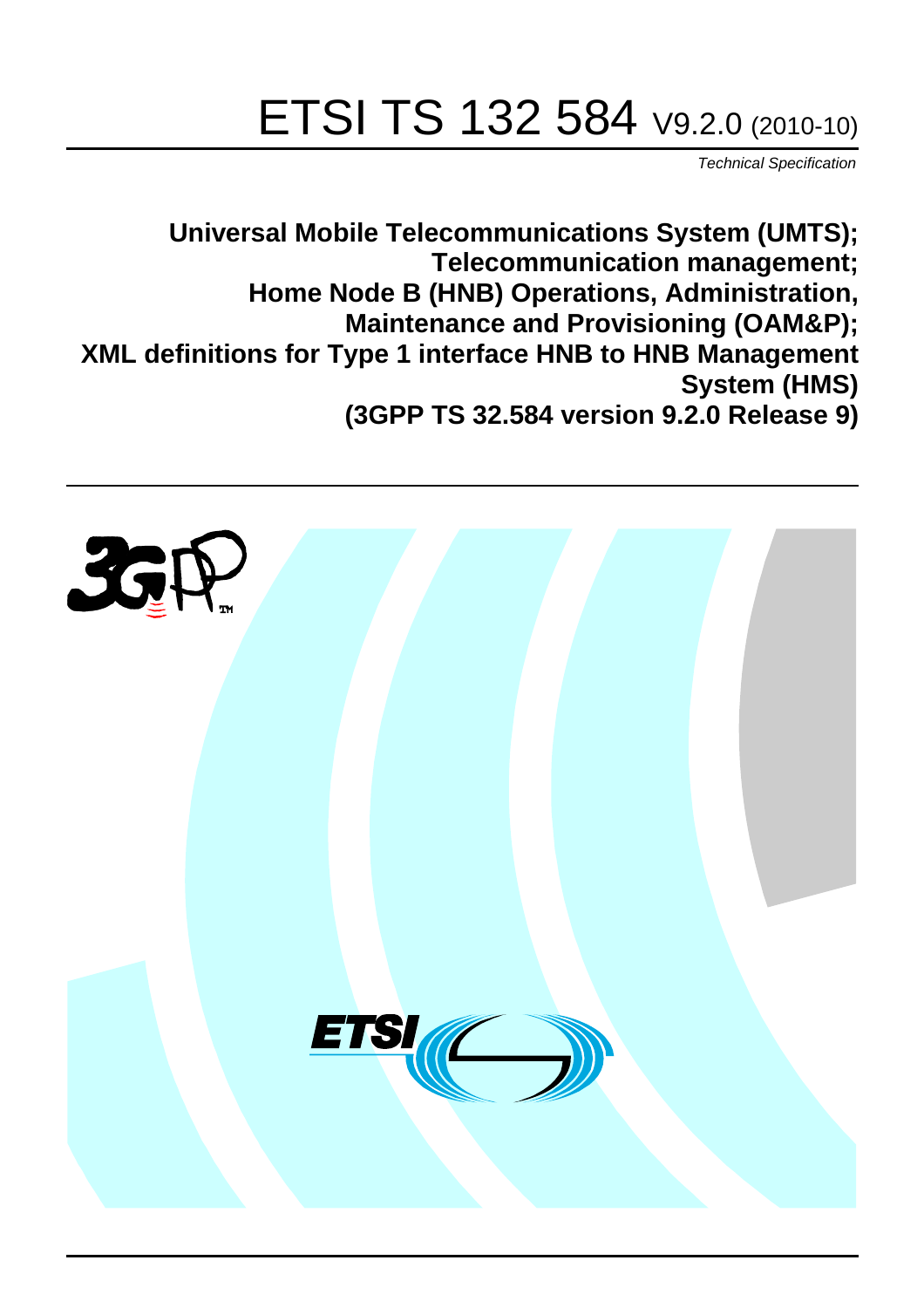Reference RTS/TSGS-0532584v920

> Keywords UMTS

#### *ETSI*

#### 650 Route des Lucioles F-06921 Sophia Antipolis Cedex - FRANCE

Tel.: +33 4 92 94 42 00 Fax: +33 4 93 65 47 16

Siret N° 348 623 562 00017 - NAF 742 C Association à but non lucratif enregistrée à la Sous-Préfecture de Grasse (06) N° 7803/88

#### *Important notice*

Individual copies of the present document can be downloaded from: [http://www.etsi.org](http://www.etsi.org/)

The present document may be made available in more than one electronic version or in print. In any case of existing or perceived difference in contents between such versions, the reference version is the Portable Document Format (PDF). In case of dispute, the reference shall be the printing on ETSI printers of the PDF version kept on a specific network drive within ETSI Secretariat.

Users of the present document should be aware that the document may be subject to revision or change of status. Information on the current status of this and other ETSI documents is available at <http://portal.etsi.org/tb/status/status.asp>

If you find errors in the present document, please send your comment to one of the following services: [http://portal.etsi.org/chaircor/ETSI\\_support.asp](http://portal.etsi.org/chaircor/ETSI_support.asp)

#### *Copyright Notification*

No part may be reproduced except as authorized by written permission. The copyright and the foregoing restriction extend to reproduction in all media.

> © European Telecommunications Standards Institute 2010. All rights reserved.

**DECT**TM, **PLUGTESTS**TM, **UMTS**TM, **TIPHON**TM, the TIPHON logo and the ETSI logo are Trade Marks of ETSI registered for the benefit of its Members.

**3GPP**TM is a Trade Mark of ETSI registered for the benefit of its Members and of the 3GPP Organizational Partners. **LTE**™ is a Trade Mark of ETSI currently being registered

for the benefit of its Members and of the 3GPP Organizational Partners.

**GSM**® and the GSM logo are Trade Marks registered and owned by the GSM Association.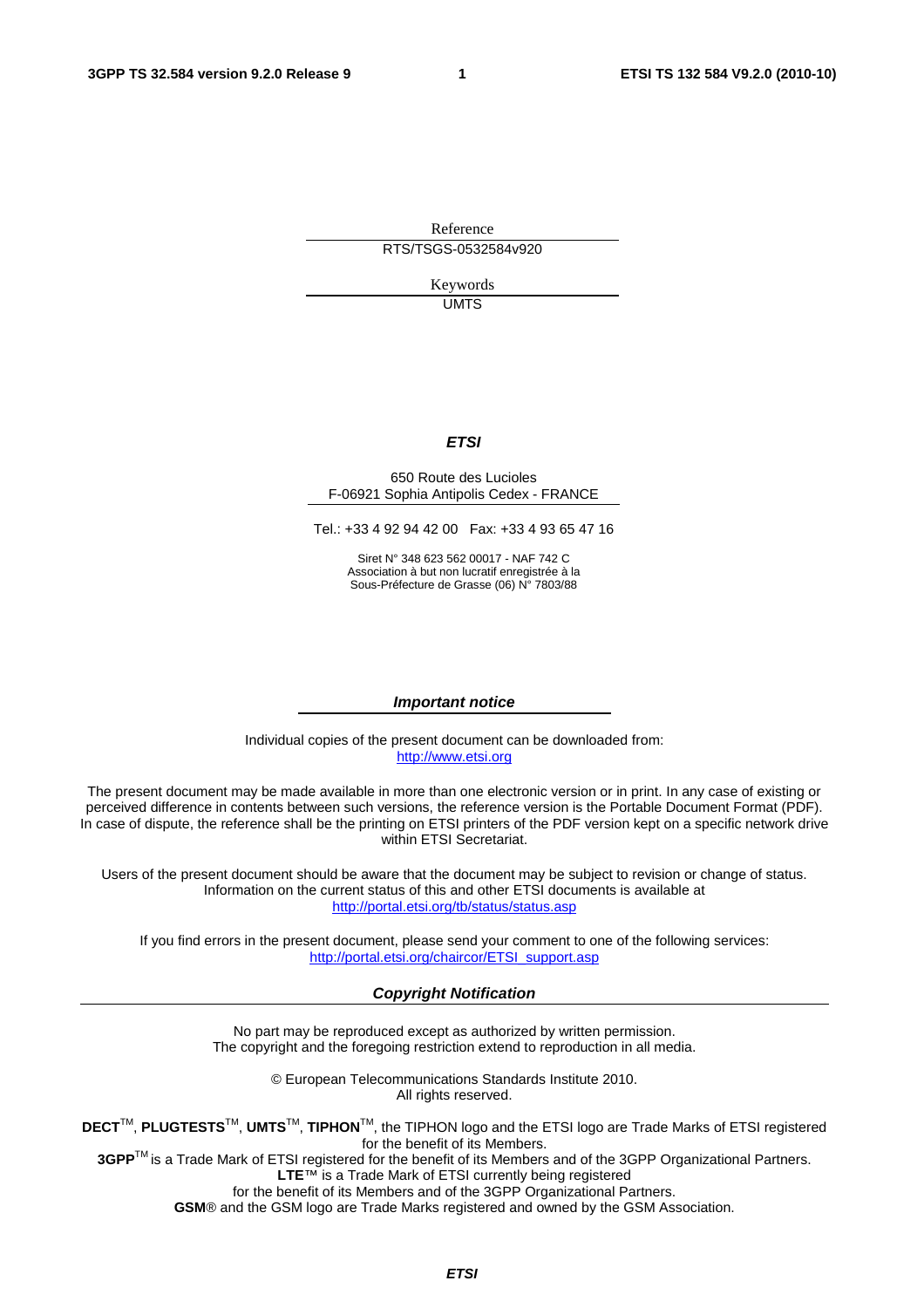### Intellectual Property Rights

IPRs essential or potentially essential to the present document may have been declared to ETSI. The information pertaining to these essential IPRs, if any, is publicly available for **ETSI members and non-members**, and can be found in ETSI SR 000 314: *"Intellectual Property Rights (IPRs); Essential, or potentially Essential, IPRs notified to ETSI in respect of ETSI standards"*, which is available from the ETSI Secretariat. Latest updates are available on the ETSI Web server [\(http://webapp.etsi.org/IPR/home.asp\)](http://webapp.etsi.org/IPR/home.asp).

Pursuant to the ETSI IPR Policy, no investigation, including IPR searches, has been carried out by ETSI. No guarantee can be given as to the existence of other IPRs not referenced in ETSI SR 000 314 (or the updates on the ETSI Web server) which are, or may be, or may become, essential to the present document.

### Foreword

This Technical Specification (TS) has been produced by ETSI 3rd Generation Partnership Project (3GPP).

The present document may refer to technical specifications or reports using their 3GPP identities, UMTS identities or GSM identities. These should be interpreted as being references to the corresponding ETSI deliverables.

The cross reference between GSM, UMTS, 3GPP and ETSI identities can be found under [http://webapp.etsi.org/key/queryform.asp.](http://webapp.etsi.org/key/queryform.asp)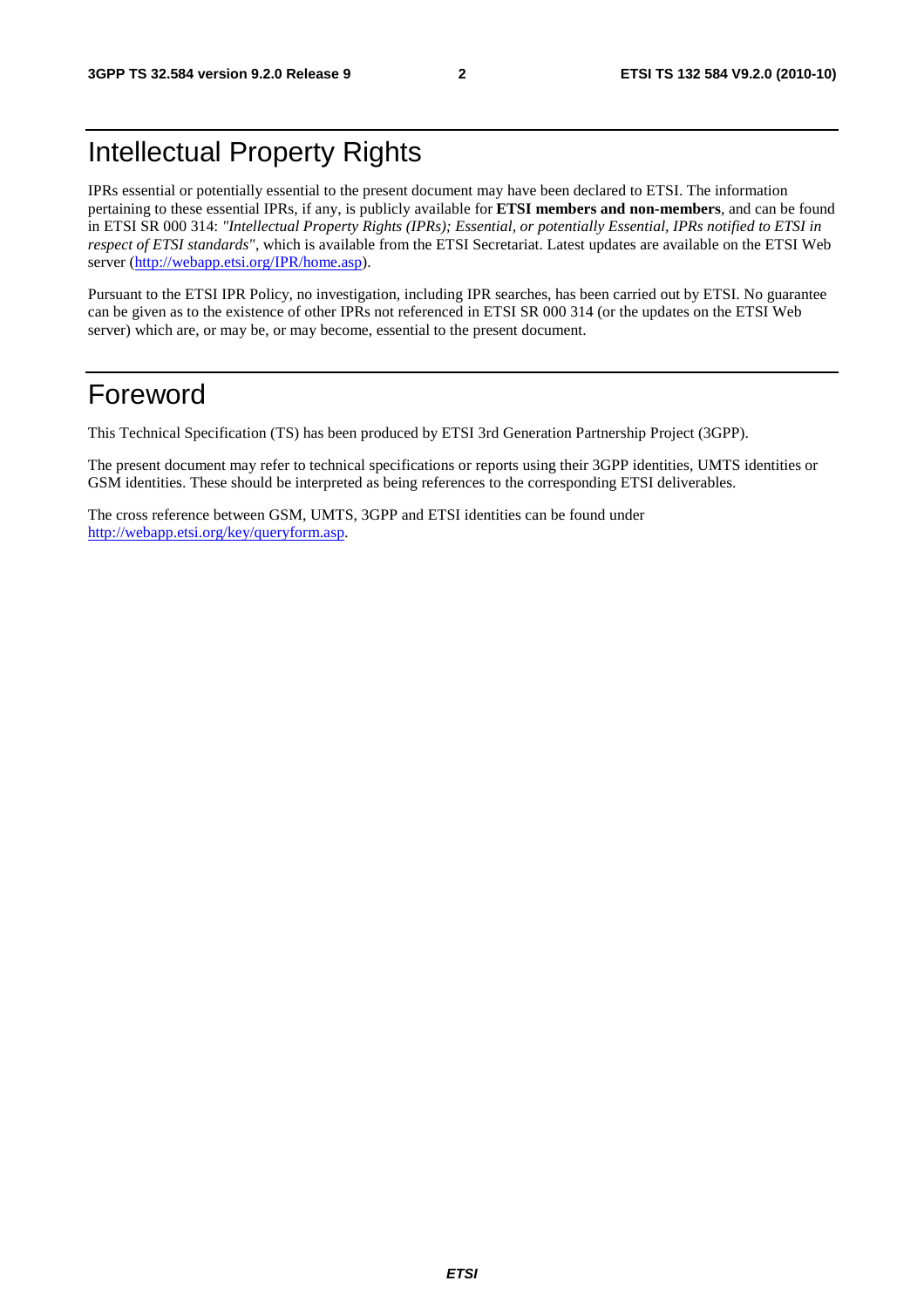$\mathbf{3}$ 

### Contents

| 1              |                               |  |  |  |  |  |
|----------------|-------------------------------|--|--|--|--|--|
| 2              |                               |  |  |  |  |  |
| 3              |                               |  |  |  |  |  |
| 3.1<br>3.2     |                               |  |  |  |  |  |
| $\overline{4}$ |                               |  |  |  |  |  |
| 4.1            |                               |  |  |  |  |  |
| 4.2            |                               |  |  |  |  |  |
| 4.2.1          |                               |  |  |  |  |  |
| 4.2.2          |                               |  |  |  |  |  |
| 4.2.3          |                               |  |  |  |  |  |
| 5              |                               |  |  |  |  |  |
| 5.1            |                               |  |  |  |  |  |
| 5.2            |                               |  |  |  |  |  |
| 5.2.1          |                               |  |  |  |  |  |
| 5.2.2          |                               |  |  |  |  |  |
| 5.2.2          |                               |  |  |  |  |  |
|                | <b>Annex A (informative):</b> |  |  |  |  |  |
| A.1            |                               |  |  |  |  |  |
| A.2            |                               |  |  |  |  |  |
|                | <b>Annex B</b> (informative): |  |  |  |  |  |
|                | <b>Annex C</b> (informative): |  |  |  |  |  |
|                |                               |  |  |  |  |  |
|                |                               |  |  |  |  |  |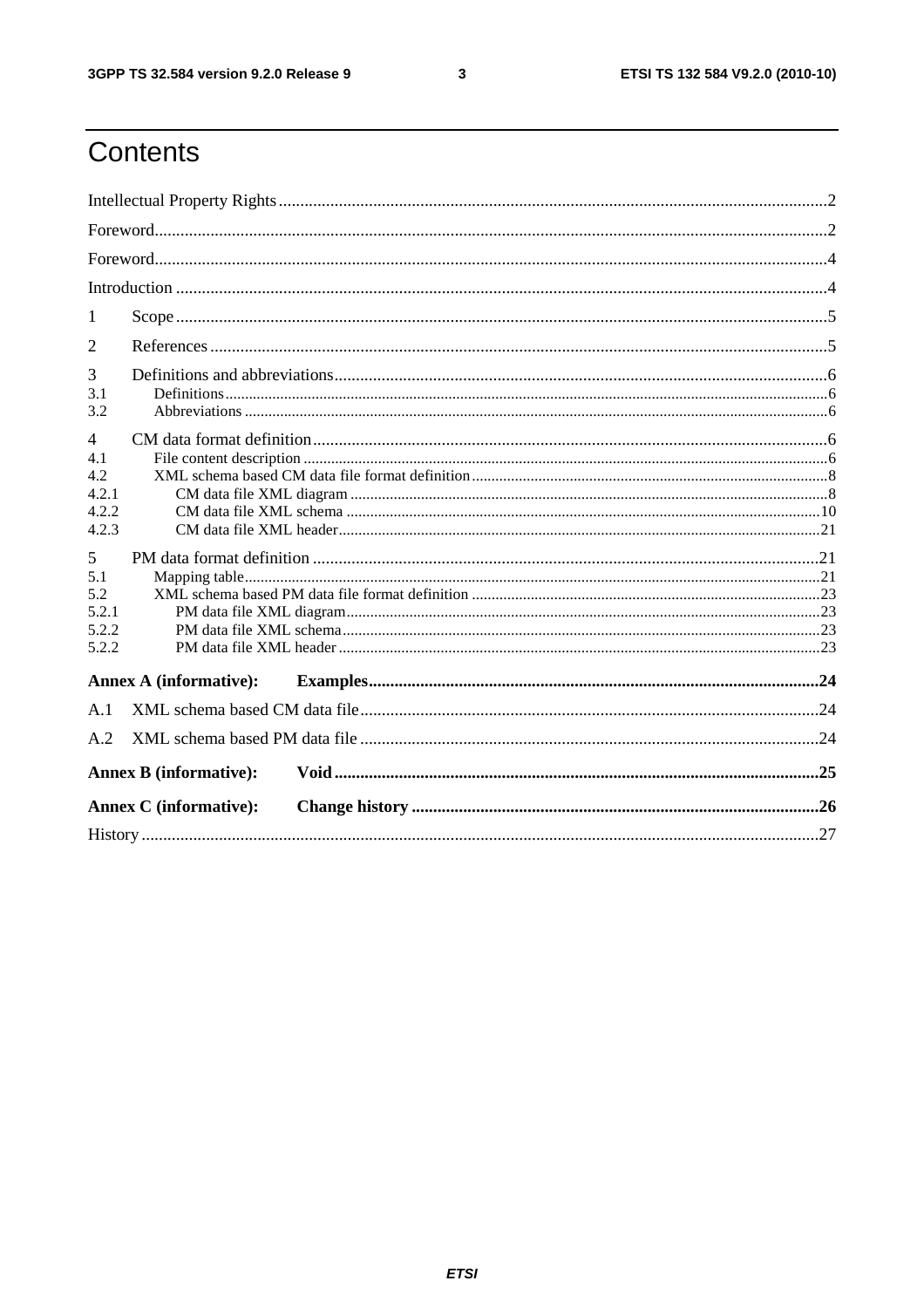### Foreword

This Technical Specification has been produced by the 3<sup>rd</sup> Generation Partnership Project (3GPP).

The contents of the present document are subject to continuing work within the TSG and may change following formal TSG approval. Should the TSG modify the contents of the present document, it will be re-released by the TSG with an identifying change of release date and an increase in version number as follows:

Version x.y.z

where:

- x the first digit:
	- 1 presented to TSG for information;
	- 2 presented to TSG for approval;
	- 3 or greater indicates TSG approved document under change control.
- y the second digit is incremented for all changes of substance, i.e. technical enhancements, corrections, updates, etc.
- z the third digit is incremented when editorial only changes have been incorporated in the document.

### Introduction

The present document is part of a TS-family covering the 3<sup>rd</sup> Generation Partnership Project Technical Specification Group Services and System Aspects, Telecommunication Management; as identified below:

| 32.581: | "Telecommunications management; Home Node B (HNB) Operations, Administration,<br>Maintenance and Provisioning (OAM&P); Concepts and requirements for Type 1 interface HNB<br>to HNB Management System (HMS)" |
|---------|--------------------------------------------------------------------------------------------------------------------------------------------------------------------------------------------------------------|
| 32.582: | "Telecommunications management; Home Node B (HNB) Operations, Administration,<br>Maintenance and Provisioning (OAM&P); Information model for Type 1 interface HNB to HNB<br>Management System (HMS)"         |
| 32.583: | "Telecommunications management; Home Node B (HNB) Operations, Administration,<br>Maintenance and Provisioning (OAM&P); Procedure flows for Type 1 interface HNB to HNB<br>Management System (HMS)"           |
| 32.584: | "Telecommunications management; Home Node B (HNB) Operations, Administration,<br>Maintenance and Provisioning (OAM&P); XML definitions for Type 1 interface HNB to HNB<br>Management System (HMS)"           |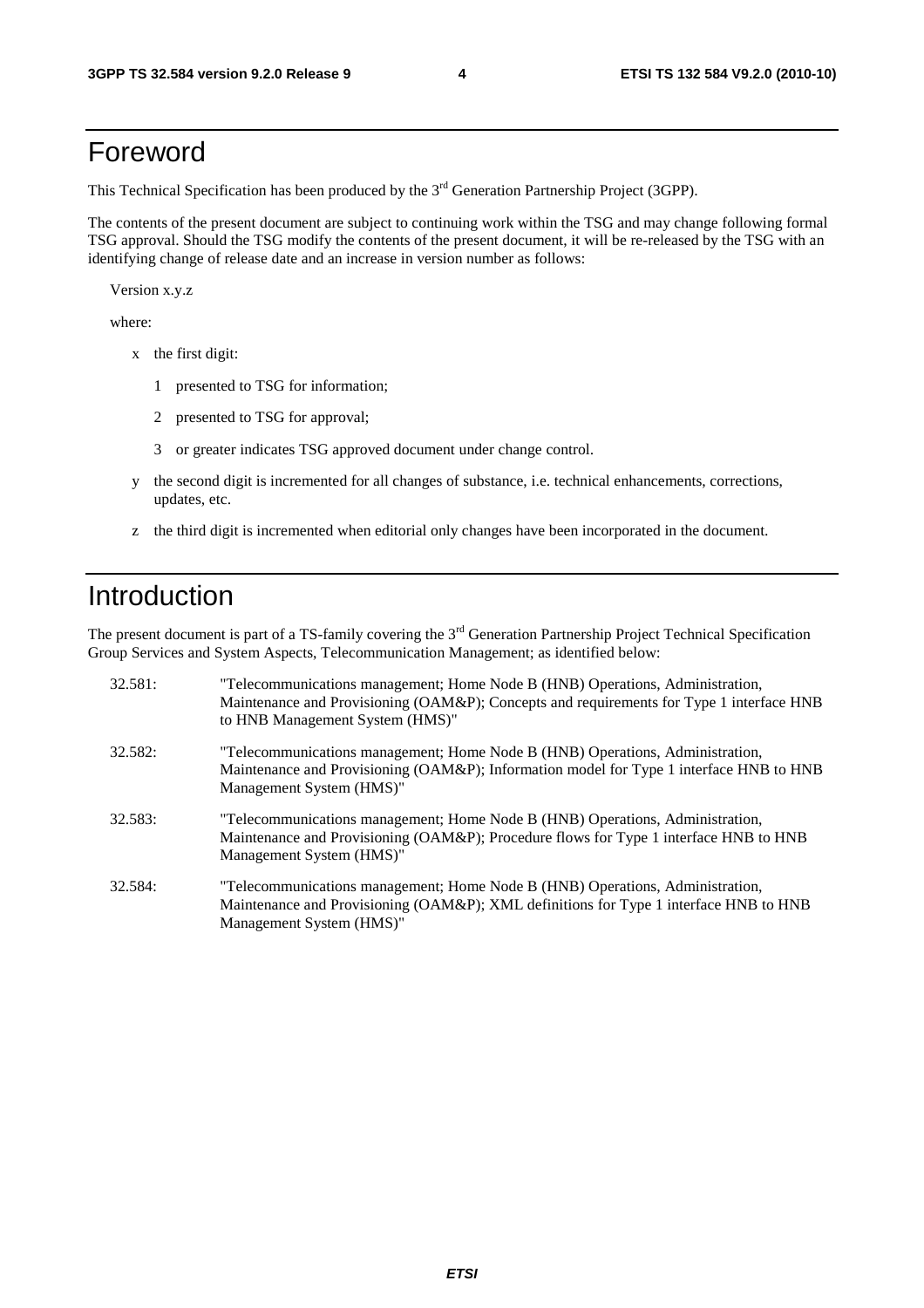### 1 Scope

The present document describes the data format for Configuration Management and Performance Management for Home Node B (HNB). The XML definitions captured in this document shall be met via Type 1 interface between HNB and HNB Management System (HMS).

### 2 References

The following documents contain provisions which, through reference in this text, constitute provisions of the present document.

- References are either specific (identified by date of publication, edition number, version number, etc.) or non-specific.
- For a specific reference, subsequent revisions do not apply.
- For a non-specific reference, the latest version applies. In the case of a reference to a 3GPP document (including a GSM document), a non-specific reference implicitly refers to the latest version of that document *in the same Release as the present document*.
- [1] 3GPP TR 21.905: "Vocabulary for 3GPP Specifications".
- [2] 3GPP TS 32.101: "Telecommunication management; Principles and high level requirements".
- [3] 3GPP TS 32.102: "Telecommunication management; Architecture".
- [4] 3GPP TS 32.300: "Telecommunication management; Configuration Management (CM); Name convention for Managed Objects".
- [5] Void.
- [6] 3GPP TR R3.020, Home (e)NodeB
- [7] TR-069 Amendment 2, CPE WAN Management Protocol v1.1, Broadband Forum
- [8] 3GPP TS 32.435: "Telecommunication management; Performance measurement: eXtensible Markup Language (XML) file format definition"
- [9] 3GPP TS 32.582: "Telecommunications management; Home Node B (HNB) Operations, Administration, Maintenance and Provisioning (OAM&P); Information model for Type 1 interface HNB to HNB Management System (HMS)"
- [10] W3C REC-xml-20001006: "Extensible Markup Language (XML) 1.0 (Second Edition)".
- [11] W3C REC-xmlschema-0-20010502: "XML Schema Part 0: Primer".
- [12] W3C REC-xmlschema-1-20010502: "XML Schema Part 1: Structures".
- [13] W3C REC-xmlschema-2-20010502: "XML Schema Part 2: Datatypes".
- [14] W3C REC-xml-names-19990114: "Namespaces in XML".
- [15] TR-157 Amendment 1 'Component Objects for CWMP', Broadband Forum.
- [16] TR-098 Amendment 2, "Internet Gateway Device Data Model for TR-069", Broadband Forum
- [17] 3GPP TS 32.622: "Telecommunication management; Configuration Management (CM); Generic network resources Integration Reference Point (IRP): Network Resource Model (NRM)".

[18] 3GPP TS 32.772: 'Telecommunication management; Home Node B (HNB) Subsystem (HNS); Integration Reference Point (IRP); Information Service (IS)'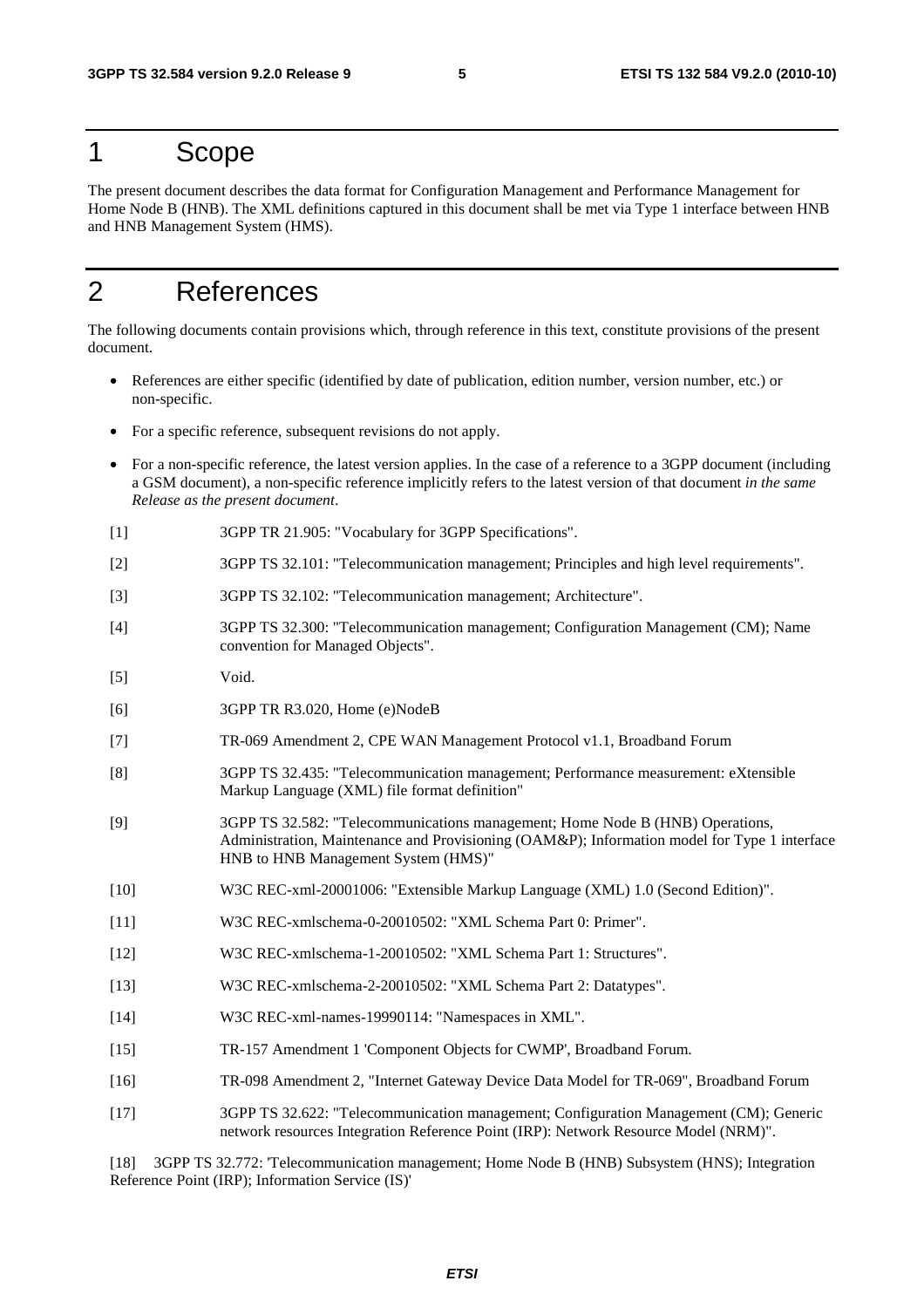- [19] 3GPP TS 22.220: 'Service requirements for Home Node B (HNB) and Home eNode B (HeNB)'
- [20] 3GPP TS 32.432: 'Telecommunication management; Performance measurement: File format definition'

### 3 Definitions and abbreviations

### 3.1 Definitions

For the purposes of the present document, the terms and definitions given in TR 21.905 [1] and the following apply. A term defined in the present document takes precedence over the definition of the same term, if any, in TR 21.905 [1].

**Home NodeB, 3G Home NodeB:** These terms, their derivations and abbreviations are used synonymously throughout this document.

### 3.2 Abbreviations

For the purposes of the present document, the abbreviations given in TR 21.905 [1] and the following apply. An abbreviation defined in the present document takes precedence over the definition of the same abbreviation, if any, in TR 21.905 [1].

| DM           | Domain Manager                             |
|--------------|--------------------------------------------|
| EM           | Element Manager                            |
| <b>FFS</b>   | For Further Study                          |
| <b>HNB</b>   | Home Node B                                |
| <b>HMS</b>   | <b>HNB</b> Management System               |
| <b>IP</b>    | Internet Protocol                          |
| <b>LTE</b>   | Long Term Evolution                        |
| <b>MME</b>   | Mobile Management Entity                   |
| <b>NGMN</b>  | <b>Next Generation Mobile Networks</b>     |
| PnP          | Plug and Play                              |
| <b>SAE</b>   | <b>System Architecture Evolution</b>       |
| <b>SON</b>   | <b>Self-Organising Networks</b>            |
| <b>TBD</b>   | To Be Discussed                            |
| <b>UMTS</b>  | Universal Mobile Telecommunications System |
| <b>UTRAN</b> | <b>UMTS Radio Access Network</b>           |
|              |                                            |

### 4 CM data format definition

This clause describes the format of Configuration Management data.

### 4.1 File content description

Table 4.1 lists all the file content items, provides and explanation of the individual items, and maps the file content items to those used in the XML schema based file format definitions. XML tag attributes are useful where data values bind tightly to its parent element. They have been used where appropriate.

| Table 4.1 File Content Description and Mapping of File Content Items to XML tags |  |  |  |  |  |
|----------------------------------------------------------------------------------|--|--|--|--|--|
|----------------------------------------------------------------------------------|--|--|--|--|--|

| <b>File Content Item</b> | XML schema based<br><b>XML</b> tag | <b>Description</b>                                                                                                                                                                                                                                              |
|--------------------------|------------------------------------|-----------------------------------------------------------------------------------------------------------------------------------------------------------------------------------------------------------------------------------------------------------------|
| configDataCollection     | configDataFile                     | This is the top-level tag, which identifies the file as a collection of<br>config data. The file content is made up of a header<br>("configFileHeader"), the collection of configuration items<br>("configData"), and a configfile footer ("configFileFooter"). |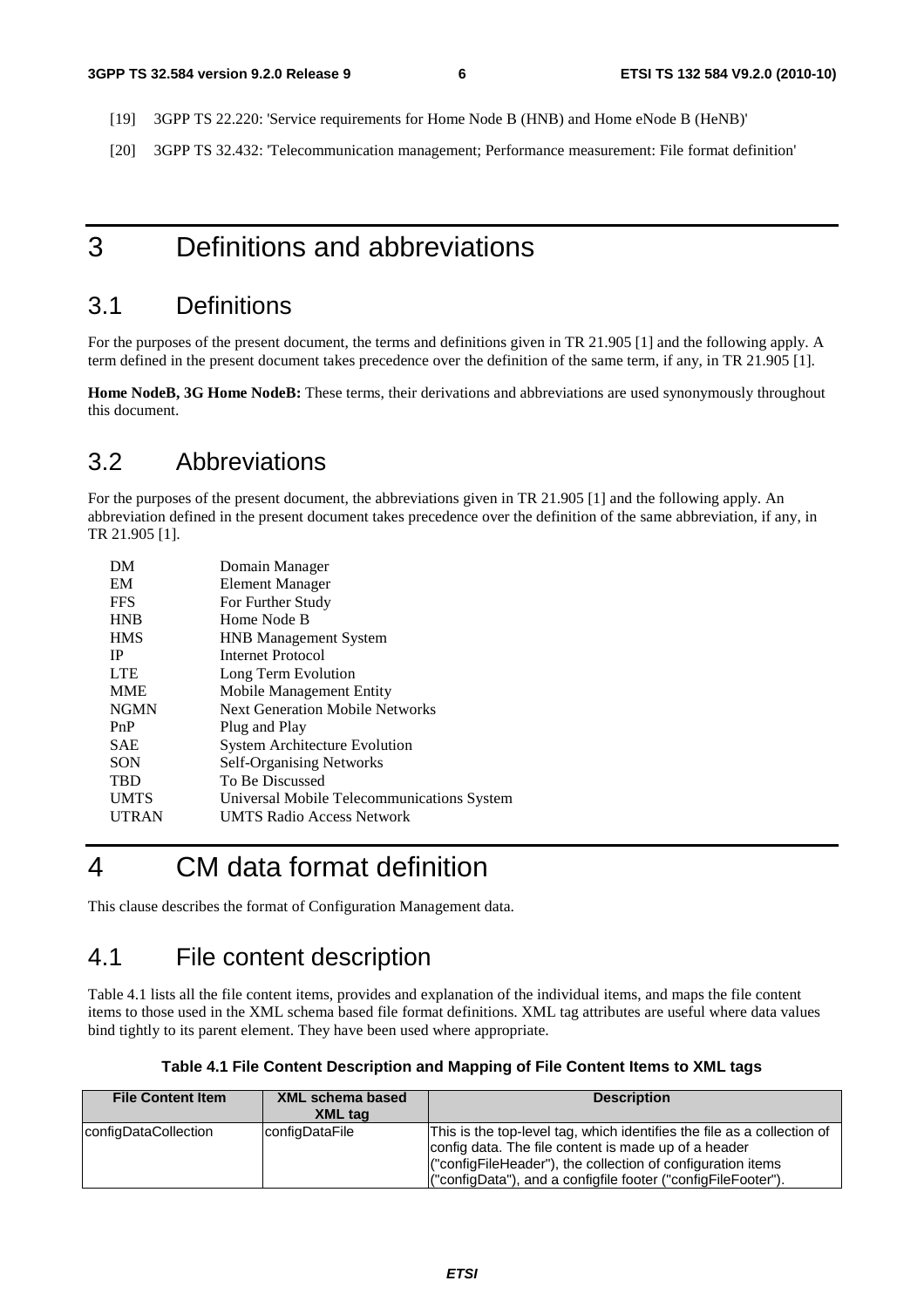| <b>File Content Item</b> | <b>XML schema based</b><br><b>XML tag</b> | <b>Description</b>                                                                                                                                                                                                                                                                                                                                                                                                                                                                                                                                                                                                                                                                                                                                                                                |
|--------------------------|-------------------------------------------|---------------------------------------------------------------------------------------------------------------------------------------------------------------------------------------------------------------------------------------------------------------------------------------------------------------------------------------------------------------------------------------------------------------------------------------------------------------------------------------------------------------------------------------------------------------------------------------------------------------------------------------------------------------------------------------------------------------------------------------------------------------------------------------------------|
| configFileHeader         | fileHeader                                | This is the configuration data file header to be inserted in each<br>file. It includes a version indicator, the sendor name, and vendor<br>name of the sending network node.                                                                                                                                                                                                                                                                                                                                                                                                                                                                                                                                                                                                                      |
| configData               | configData                                | The "configData" construct represents the sequence of zero or<br>more configuration parameter items contained in the file.<br>Each "configData" element contains the name of the NE ("nEId")<br>and the list of parameters to be created, modified or deleted<br>which pertaining to that NE<br>The "configData" consists of DeviceData, DiagnosticsData, and<br>FAPServiceData                                                                                                                                                                                                                                                                                                                                                                                                                   |
| configFileFooter         | fileFooter                                | The configuration data file footer to be inserted in each file. It<br>includes a time stamp, which refers to the time when the file is<br>closed for sending to the NE.                                                                                                                                                                                                                                                                                                                                                                                                                                                                                                                                                                                                                           |
| fileFormatVersion        | fileHeader<br>fileFormatVersion           | This parameter identifies the file format version applied by the<br>sender. The format version defined in the present document<br>shall be the abridged number and version of this 3GPP<br>document (see below).<br>The abridged number and version of a 3GPP document is<br>constructed from its version specific full reference "3GPP []<br>(yyyy-mm)" by:<br>- removing the leading "3GPP TS"<br>- removing everything including and after the version third digit,<br>representing editorial only changes, together with its preceding<br>dot character<br>from the resulting string, removing leading and trailing white<br>space, replacing every multi character white space by a single<br>space character and changing the case of all characters to<br>uppercase.<br>e.g. "32.584 V8.0" |
| senderName               | fileHeader senderName                     | If this is a downloaded file from HMS to HNB, then this attribute<br>shall hold the DN of HMS whose name hierarchy is defined<br>section 6.2.1 of TS 32.772 [18].<br>Example:<br>"DC=a1.companyNN.com,SubNetwork=1,ManagementNode=6,<br>HMSFunction=H3WT2"<br>If this is an uploaded file from HNB to HMS, then this attribute<br>shall hold the DN of HNB. See Note 1 of Table 5.1.<br>See TS 32.300 [4] for definition of DN.                                                                                                                                                                                                                                                                                                                                                                   |
| vendorName               | fileHeader vendorName                     | The "vendorName" identifies the vendor of the equipment that<br>provided the measurement file. The string may be empty (i.e.<br>string size =0) if the "vendorName" is not configured in the<br>sender.<br>For the XML schema based XML format, XML attribute<br>specification "vendorName" may be absent in case the<br>"vendorName" is not configured in the sender.                                                                                                                                                                                                                                                                                                                                                                                                                            |
| neld                     | managedElement                            | The unique identification of the NE in the system. It includes the<br>user name ("nEUserName"), the distinguished name<br>("nEDistinguishedName") and the software version<br>("nESoftwareVersion") of the NE.                                                                                                                                                                                                                                                                                                                                                                                                                                                                                                                                                                                    |
| neUserName               | managedElement<br>userLabel               | This is the user definable name ("userLabel") defined for the NE<br>in 3GPP TS 32.622 [17]. The string may be empty (i.e. string<br>size =0) if the "nEUserName" is not configured in the CM<br>applications.<br>For the XML schema based XML format, XML attribute<br>specification "userLabel" may be absent in case the                                                                                                                                                                                                                                                                                                                                                                                                                                                                        |
| neDistinguishedName      | managedElement<br>localDn                 | "nEUserName" is not configured in the CM applications.<br>This attribute shall hold the DN of HNB. See Note 1 of<br>Table 5.1.<br>See TS 32.300 [4] for definition of DN.                                                                                                                                                                                                                                                                                                                                                                                                                                                                                                                                                                                                                         |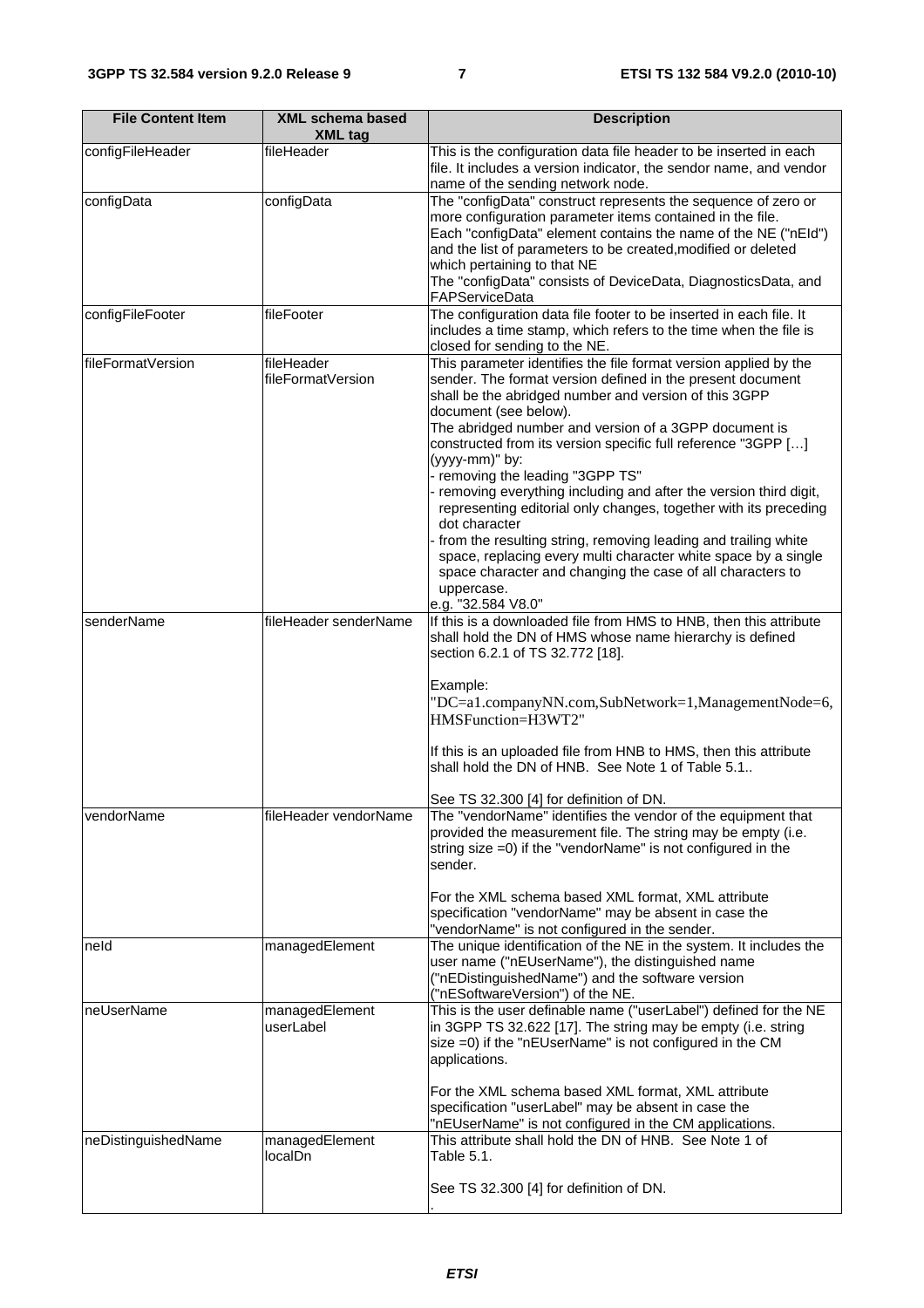| <b>File Content Item</b> | <b>XML schema based</b><br><b>XML tag</b>                                                                                                                                                                                                                                             | <b>Description</b>                                                                                                                                                                                                                                                                                                                                                                                                                  |
|--------------------------|---------------------------------------------------------------------------------------------------------------------------------------------------------------------------------------------------------------------------------------------------------------------------------------|-------------------------------------------------------------------------------------------------------------------------------------------------------------------------------------------------------------------------------------------------------------------------------------------------------------------------------------------------------------------------------------------------------------------------------------|
| neSoftwareVersion        | managedElement<br>swVersion                                                                                                                                                                                                                                                           | This is the software version ("swVersion") defined for the NE in<br>3GPP TS 32.622 [17].<br>This is an optional parameter which allows post-processing<br>systems to take care of vendor specific measurements modified<br>between software versions.<br>For the XML schema based XML format, XML attribute<br>specification "swVersion" may be absent in case the<br>"nESoftwareVersion" is not configured in the CM applications. |
| Modifier                 | configData modifier                                                                                                                                                                                                                                                                   | This element is present if the HMS is required to inform the NE<br>whether the parameter information should be used to create,<br>update or delete an specific object instance on the HNB<br>If not present the NE will assume the modification action is<br>update                                                                                                                                                                 |
| <b>HNBDataParameters</b> | configData DeviceInfo<br>configData<br>ManagementServer<br>configData Time<br><b>FAPService DNPrefix</b><br><b>FAPService FAPControl</b><br>FAPService<br>AccessMgmt<br><b>FAPService CellConfig</b><br><b>FAPService Transport</b><br><b>FAPService REM</b><br><b>FAPService GPS</b> | These elements are present if the HMS requires to modify the<br>specific configuration parameters<br>The XML file format definitions implement the configuration<br>structure and parameter definitions defined in broadband forum<br>3GPP TS 32.582 [9] and TR-098 Amendment 2 [16].                                                                                                                                               |
| timestamp                | fileFooter dataTime                                                                                                                                                                                                                                                                   |                                                                                                                                                                                                                                                                                                                                                                                                                                     |

A vendor MAY extend the standardized parameter list with vendor-specific parameters and objects. Vendor-specific parameters and objects MAY be defined either in a separate naming hierarchy or within the standardized naming hierarchy of the XML File Format.

The name of a vendor-specific parameter or object not contained within another vendor-specific object MUST have the following form to align with the Vendor Specific Parameter Definition of TR-098 Amendment 2 [16].

• X <VENDOR> VendorSpecificName

### 4.2 XML schema based CM data file format definition

### 4.2.1 CM data file XML diagram

Figure 4.1 describes the XML element structure of the CM data file.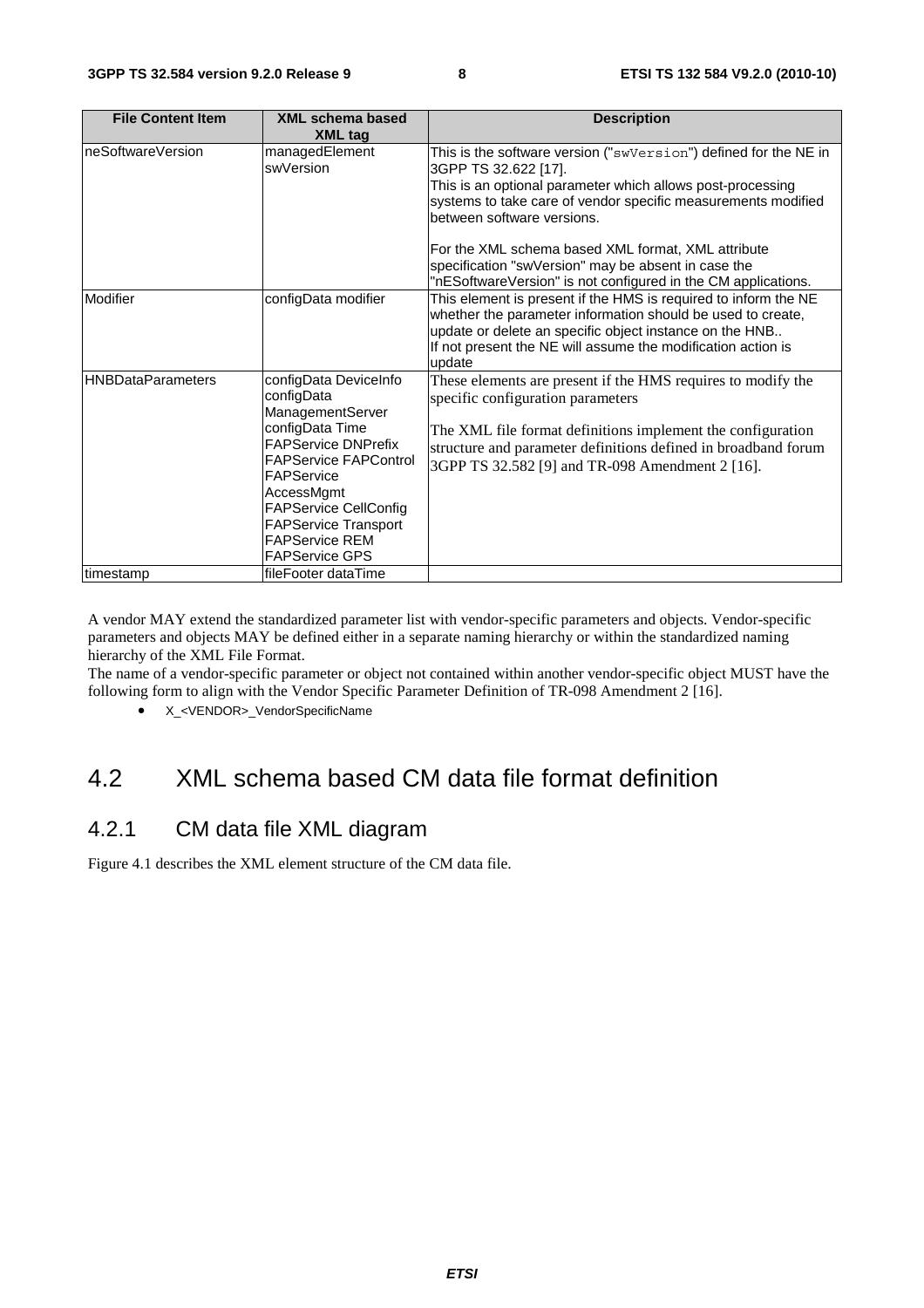

**Figure 4.1: XML diagram of the configuration data file**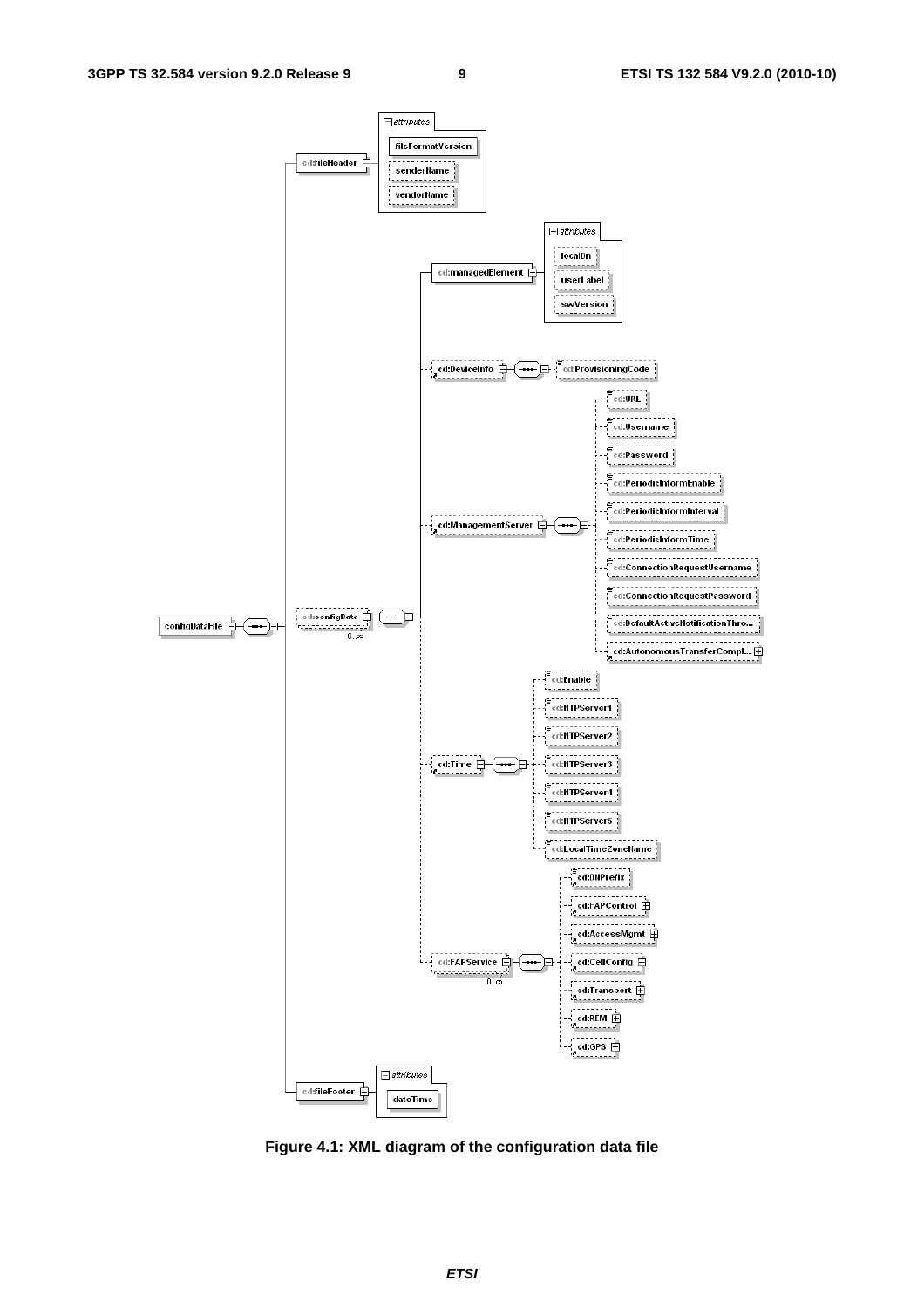### 4.2.2 CM data file XML schema

The following XML schema configData.xsd is the schema for CM data XML files:

```
<?xml version="1.0" encoding="UTF-8"?> 
<! - -
   3GPP TS 32.584 Configuration Data XML file format definition 
   data file XML schema 
  configData.xsd 
--> 
<schema xmlns:cd="http://www.3gpp.org/ftp/specs/archive/32_series/32.584#configData" 
xmlns="http://www.w3.org/2001/XMLSchema" 
targetNamespace="http://www.3gpp.org/ftp/specs/archive/32_series/32.584#configData" 
elementFormDefault="qualified"> 
     <!-- Config data XML elements --> 
     <element name="AccessMode"> 
         <simpleType> 
              <restriction base="string"> 
                  <enumeration value="Open Access"/> 
                  <enumeration value="Closed Access"/> 
                  <enumeration value="Hybrid Access"/> 
              </restriction> 
         </simpleType> 
     </element> 
     <element name="BandIndicator"> 
         <simpleType> 
              <restriction base="string"> 
                  <enumeration value="GSM 850"/> 
                  <enumeration value="GSM 900"/> 
                  <enumeration value="DCS 1800"/> 
                  <enumeration value="PCS 1900"/> 
              </restriction> 
         </simpleType> 
     </element> 
     <element name="InServiceHandling"> 
         <simpleType> 
              <restriction base="string"> 
                  <enumeration value="Immediate"/> 
                  <enumeration value="Delayed"/> 
              </restriction> 
         </simpleType> 
     </element> 
     <element name="MeasurementQuantity-Inter"> 
         <simpleType> 
              <restriction base="string"> 
                  <enumeration value="CPICH Ec/No"/> 
                  <enumeration value="CPICH RSCP"/> 
              </restriction> 
          </simpleType> 
     </element> 
     <element name="MeasurementQuantity-Intra"> 
         <simpleType> 
              <restriction base="string"> 
                  <enumeration value="CPICH Ec/No"/> 
                  <enumeration value="CPICH RSCP"/> 
                  <enumeration value="Pathloss"/> 
              </restriction> 
         </simpleType> 
     </element> 
     <element name="Modifier"> 
         <simpleType> 
              <restriction base="string"> 
                  <enumeration value="create"/> 
                  <enumeration value="delete"/> 
                  <enumeration value="update"/> 
              </restriction> 
          </simpleType> 
     </element> 
     <element name="NonCSGUEAccessDecision"> 
         <simpleType> 
              <restriction base="string"> 
                  <enumeration value="Local"/> 
                  <enumeration value="Query FAP-GW"/> 
                  <enumeration value="By Core"/> 
              </restriction> 
          </simpleType>
```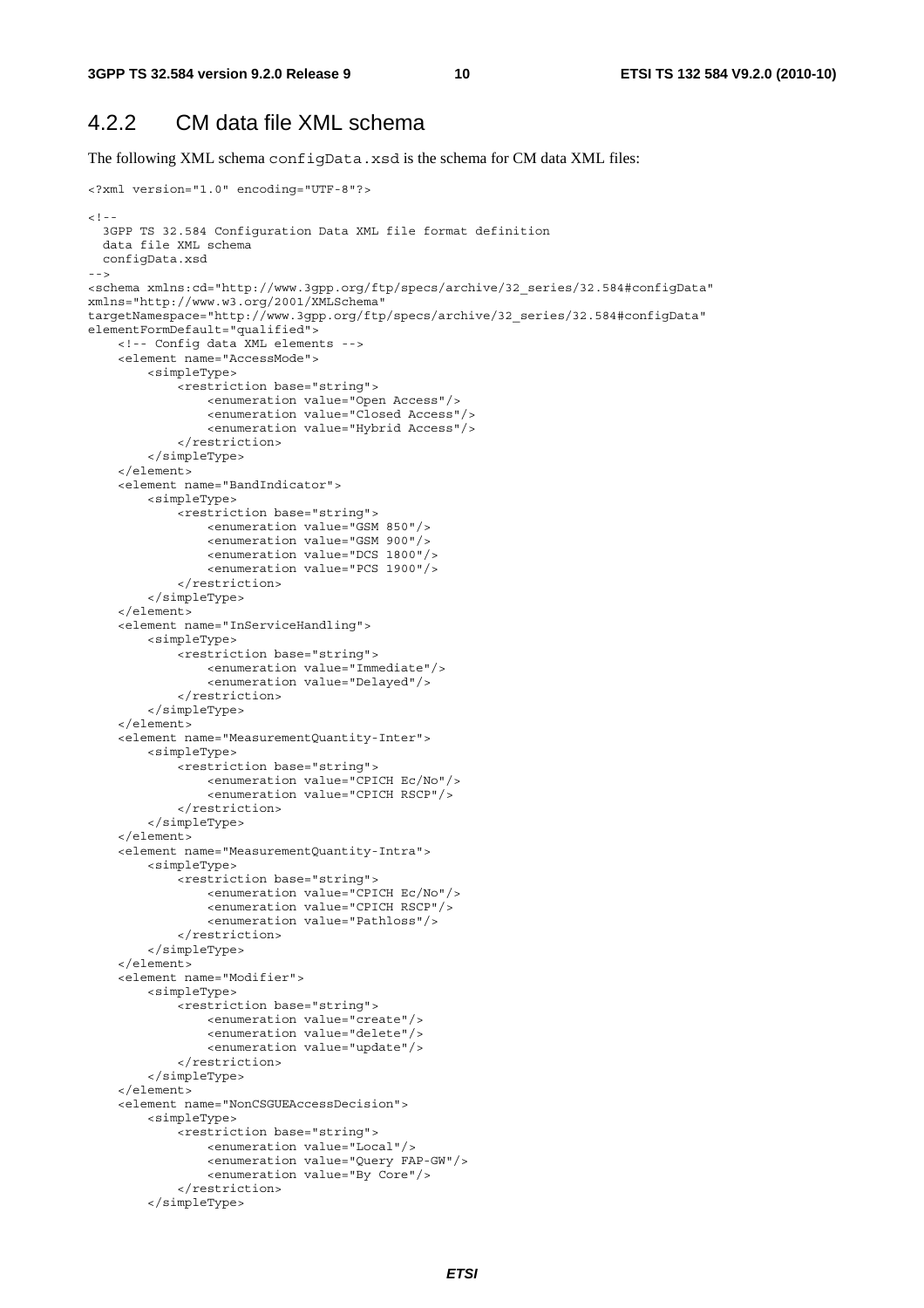#### **3GPP TS 32.584 version 9.2.0 Release 9 11 ETSI TS 132 584 V9.2.0 (2010-10)**

```
 </element> 
 <element name="NonHCSTCRMax"> 
     <simpleType> 
         <restriction base="string"> 
              <enumeration value="not used"/> 
              <enumeration value="30"/> 
              <enumeration value="60"/> 
              <enumeration value="120"/> 
              <enumeration value="180"/> 
              <enumeration value="240"/> 
         </restriction> 
     </simpleType> 
 </element> 
 <element name="NonHCSTCRMaxHyst"> 
     <simpleType> 
         <restriction base="string"> 
              <enumeration value="not used"/> 
              <enumeration value="10"/> 
              <enumeration value="20"/> 
              <enumeration value="30"/> 
              <enumeration value="40"/> 
              <enumeration value="50"/> 
              <enumeration value="60"/> 
              <enumeration value="70"/> 
         </restriction> 
     </simpleType> 
 </element> 
 <element name="NumberOfPSCs"> 
     <simpleType> 
         <restriction base="string"> 
              <enumeration value="5"/> 
              <enumeration value="10"/> 
              <enumeration value="15"/> 
              <enumeration value="20"/> 
              <enumeration value="30"/> 
              <enumeration value="40"/> 
              <enumeration value="50"/> 
              <enumeration value="64"/> 
              <enumeration value="80"/> 
              <enumeration value="120"/> 
              <enumeration value="160"/> 
              <enumeration value="256"/> 
              <enumeration value="alltherest"/> 
              <enumeration value="spare3"/> 
              <enumeration value="spare2"/> 
              <enumeration value="spare1"/> 
         </restriction> 
     </simpleType> 
 </element> 
 <element name="PLMNType"> 
     <simpleType> 
         <restriction base="string"> 
              <enumeration value="GSM-MAP"/> 
              <enumeration value="ANSI-41"/> 
         </restriction> 
     </simpleType> 
 </element> 
 <element name="QualityMeasureCPICH"> 
     <simpleType> 
         <restriction base="string"> 
              <enumeration value="Ec/No"/> 
              <enumeration value="RSCP"/> 
         </restriction> 
     </simpleType> 
\epsilon/element>
 <element name="TCRMax"> 
     <simpleType> 
         <restriction base="string"> 
              <enumeration value="not used"/> 
              <enumeration value="30"/> 
              <enumeration value="60"/> 
              <enumeration value="120"/> 
              <enumeration value="180"/> 
              <enumeration value="240"/> 
         </restriction> 
     </simpleType> 
 </element> 
 <element name="TCRMaxHyst">
```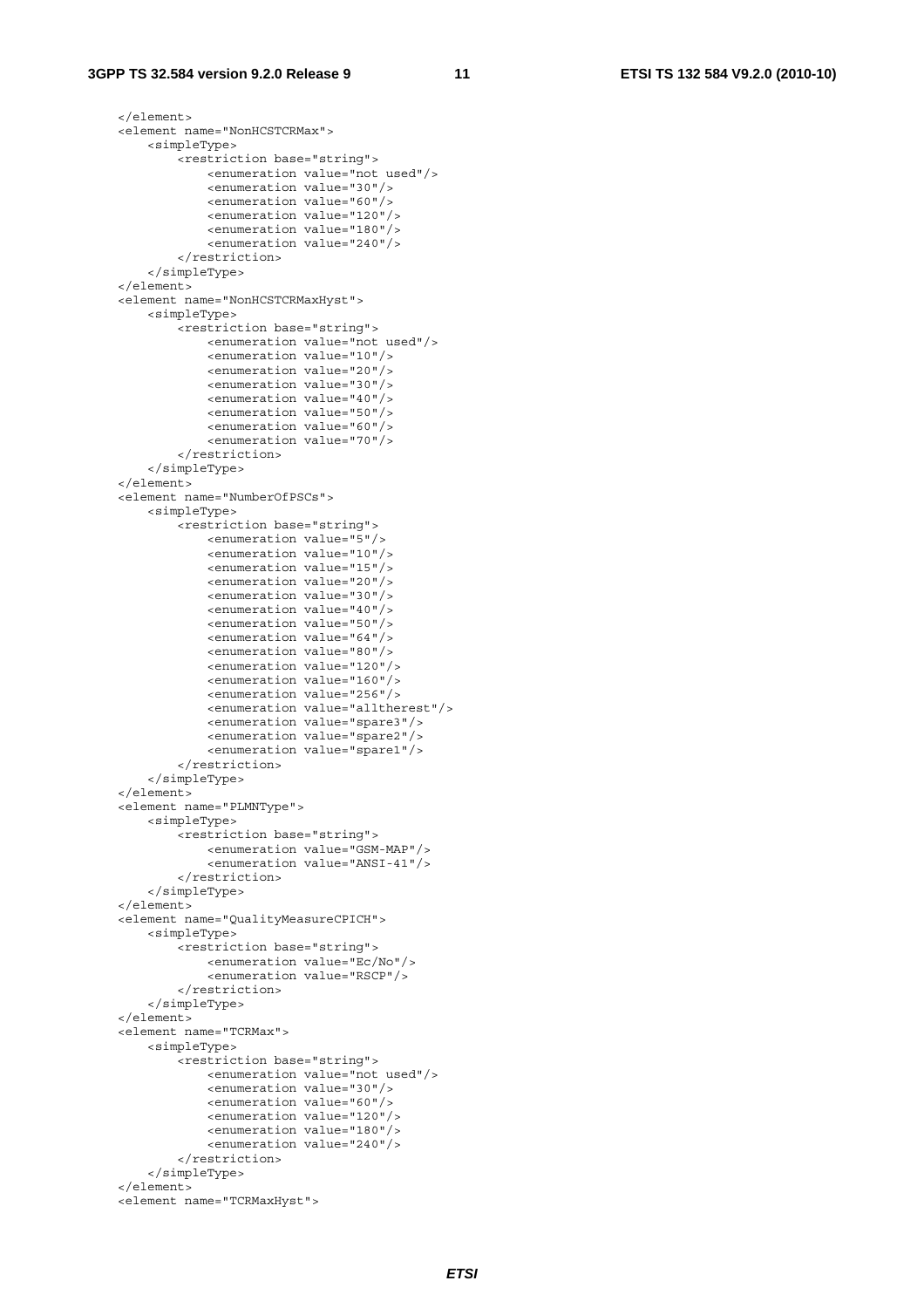```
 <simpleType> 
             <restriction base="string"> 
                 <enumeration value="not used"/> 
                 <enumeration value="10"/> 
                 <enumeration value="20"/> 
                 <enumeration value="30"/> 
                 <enumeration value="40"/> 
                 <enumeration value="50"/> 
                 <enumeration value="60"/> 
                 <enumeration value="70"/> 
             </restriction> 
         </simpleType> 
    </element> 
    <element name="TransferTypeFilter"> 
         <simpleType> 
             <restriction base="string"> 
                 <enumeration value="Upload"/> 
                 <enumeration value="Download"/> 
                 <enumeration value="Both"/> 
             </restriction> 
         </simpleType> 
    </element> 
    <element name="DeviceInfo"> 
         <complexType> 
             <sequence> 
                 <element name="ProvisioningCode" type="string" minOccurs="0"/> 
             </sequence> 
         </complexType> 
    </element> 
    <element name="AutonomousTransferCompletePolicy"> 
        <complexType> 
             <sequence> 
                .<br><element name="Enable" type="boolean" minOccurs="0"/>
                 <element ref="cd:TransferTypeFilter" minOccurs="0"/> 
                 <element name="FileTypeFilter" type="string" minOccurs="0"/> 
             </sequence> 
         </complexType> 
    </element> 
    <element name="ManagementServer"> 
         <complexType> 
             <sequence> 
                -<br><element name="URL" type="string" minOccurs="0"/>
                 <element name="Username" type="string" minOccurs="0"/> 
                 <element name="Password" type="string" minOccurs="0"/> 
                 <element name="PeriodicInformEnable" type="boolean" minOccurs="0"/> 
                 <element name="PeriodicInformInterval" type="unsignedInt" minOccurs="0"/> 
                 <element name="PeriodicInformTime" type="dateTime" minOccurs="0"/> 
                 <element name="ConnectionRequestUsername" type="string" minOccurs="0"/> 
                 <element name="ConnectionRequestPassword" type="string" minOccurs="0"/> 
                 <element name="DefaultActiveNotificationThrottle" type="unsignedInt" minOccurs="0"/> 
                 <element ref="cd:AutonomousTransferCompletePolicy" minOccurs="0"/> 
             </sequence> 
         </complexType> 
     </element> 
    <element name="Time"> 
        <complexType> 
             <sequence> 
                 <element name="Enable" type="boolean" minOccurs="0"/> 
 <element name="NTPServer1" type="string" minOccurs="0"/> 
 <element name="NTPServer2" type="string" minOccurs="0"/> 
                 <element name="NTPServer3" type="string" minOccurs="0"/> 
                 <element name="NTPServer4" type="string" minOccurs="0"/> 
                 <element name="NTPServer5" type="string" minOccurs="0"/> 
                 <element name="LocalTimeZoneName" type="string" minOccurs="0"/> 
             </sequence> 
         </complexType> 
     </element> 
    <element name="DNPrefix" type="string"/> 
    <element name="Gateway"> 
         <complexType> 
             <sequence> 
                 <element name="SecGWServer1" type="string" minOccurs="0"/> 
                 <element name="SecGWServer2" type="string" minOccurs="0"/> 
 <element name="SecGWServer3" type="string" minOccurs="0"/> 
 <element name="FAPGWServer1" type="string" minOccurs="0"/> 
                 <element name="FAPGWServer2" type="string" minOccurs="0"/> 
                 <element name="FAPGWServer3" type="string" minOccurs="0"/> 
                 <element name="FAPGWPort" type="unsignedInt" minOccurs="0"/>
```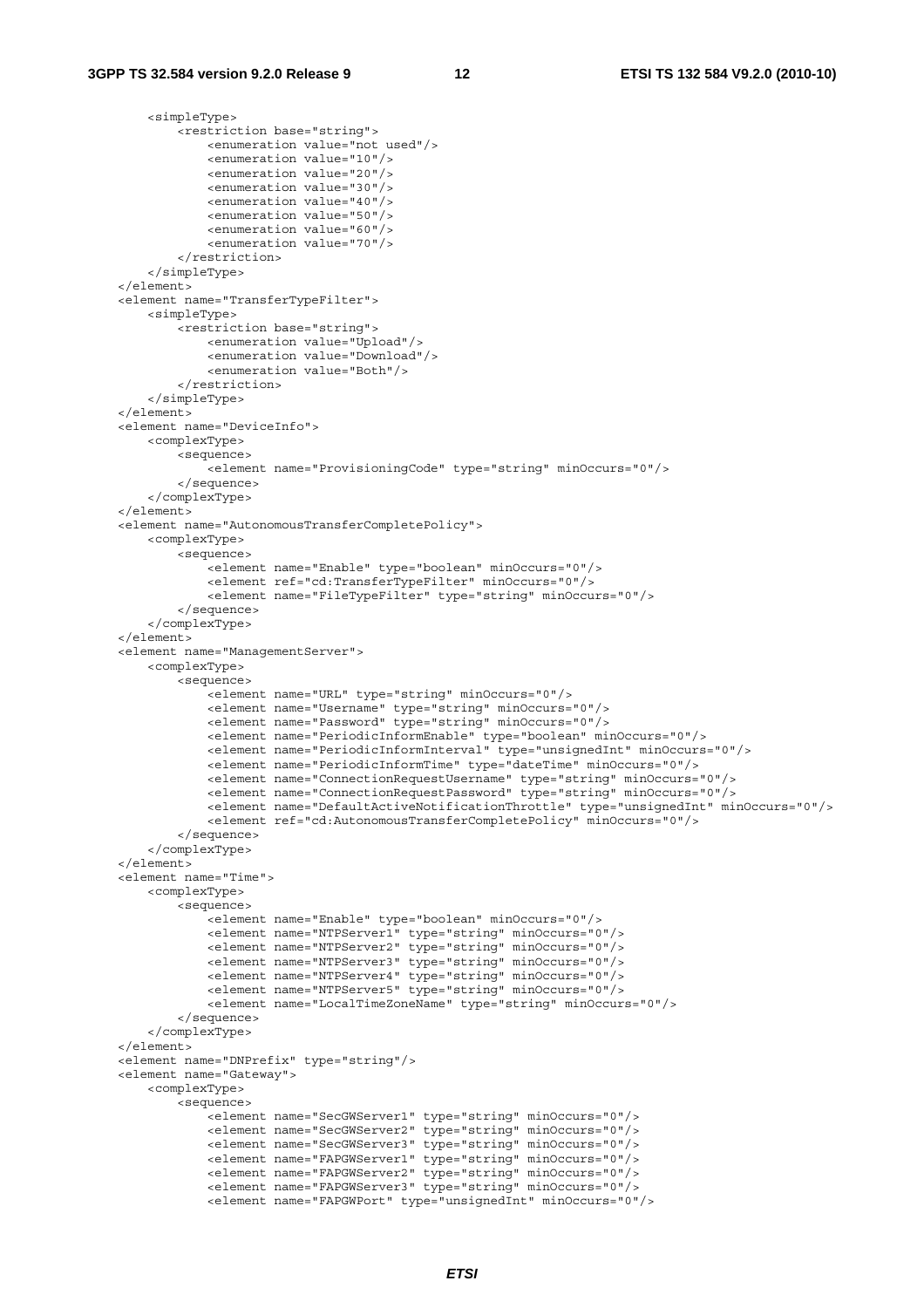```
 </sequence> 
     </complexType> 
 </element> 
 <element name="SelfConfig"> 
     <complexType> 
         <sequence> 
            -<br>-<element name="UARFCNSelfConfigEnable" type="boolean" minOccurs="0"/>
             <element name="PrimaryScramblingCodeSelfConfigEnable" type="boolean" minOccurs="0"/> 
             <element name="MaxFAPTxPowerSelfConfigEnable" type="boolean" minOccurs="0"/> 
              <element name="PCPICHPowerSelfConfigEnable" type="boolean" minOccurs="0"/> 
             <element name="MaxULTxPowerSelfConfigEnable" type="boolean" minOccurs="0"/> 
             <element name="LACRACURASelfConfigEnable" type="boolean" minOccurs="0"/> 
             <element name="NeighborListSelfConfigEnable" type="boolean" minOccurs="0"/> 
              <element name="CellReSelectionSelfConfigEnable" type="boolean" minOccurs="0"/> 
             <element name="IntraFreqMeasSelfConfigEnable" type="boolean" minOccurs="0"/> 
             <element name="InterFreqMeasSelfConfigEnable" type="boolean" minOccurs="0"/> 
             <element name="InterRATMeasSelfConfigEnable" type="boolean" minOccurs="0"/> 
              <element name="UEInternalMeasConfigEnable" type="boolean" minOccurs="0"/> 
         </sequence> 
     </complexType> 
 </element> 
 <element name="UMTS"> 
     <complexType> 
         <sequence> 
            .<br><element ref="cd:SelfConfig" minOccurs="0"/>
              <element ref="cd:Gateway" minOccurs="0"/> 
         </sequence> 
     </complexType> 
 </element> 
 <element name="AdminState" type="boolean"/> 
 <element name="SelfConfigEvents" type="string"/> 
 <element name="EnclosureTamperingDetected" type="boolean"/> 
 <element name="FAPControl"> 
     <complexType> 
         <sequence> 
             <element ref="cd:AdminState" minOccurs="0"/> 
              <element ref="cd:SelfConfigEvents" minOccurs="0"/> 
             <element ref="cd:EnclosureTamperingDetected" minOccurs="0"/> 
             <element ref="cd:UMTS" minOccurs="0"/> 
         </sequence> 
     </complexType> 
 </element> 
 <element name="CSGMembershipDeterminedLocally" type="boolean"/> 
 <element name="HNBName" type="string"/> 
 <element name="HomeZoneName"> 
     <simpleType> 
         <restriction base="string"> 
             <maxLength value="48"/> 
         </restriction> 
      </simpleType> 
 </element> 
 <element name="MaxConcurrentCSGUsers" type="integer"/> 
 <element name="CSGID" type="unsignedInt"/> 
 <element name="AccessControlList" type="string"/> 
 <element name="MemberDetail"> 
     <complexType> 
         <sequence> 
             <element ref="cd:Modifier" minOccurs="0"/> 
              <element name="Enable" type="boolean" minOccurs="0"/> 
             <element name="IMSI" type="string" minOccurs="0"/> 
             <element name="MSISDN" type="string" minOccurs="0"/> 
              <element name="MembershipExpires" type="dateTime" minOccurs="0"/> 
         </sequence> 
     </complexType> 
\epsilon/elements
 <element name="AccessMgmt"> 
     <complexType> 
         <sequence> 
             <element ref="cd:AccessMode" minOccurs="0"/> 
              <element ref="cd:NonCSGUEAccessDecision" minOccurs="0"/> 
              <element ref="cd:CSGMembershipDeterminedLocally" minOccurs="0"/> 
             <element ref="cd:HNBName" minOccurs="0"/> 
             <element ref="cd:HomeZoneName" minOccurs="0"/> 
             <element ref="cd:MaxConcurrentCSGUsers" minOccurs="0"/> 
              <element ref="cd:CSGID" minOccurs="0"/> 
              <element ref="cd:AccessControlList" minOccurs="0"/> 
             <element ref="cd:MemberDetail" minOccurs="0" maxOccurs="unbounded"/> 
         </sequence>
```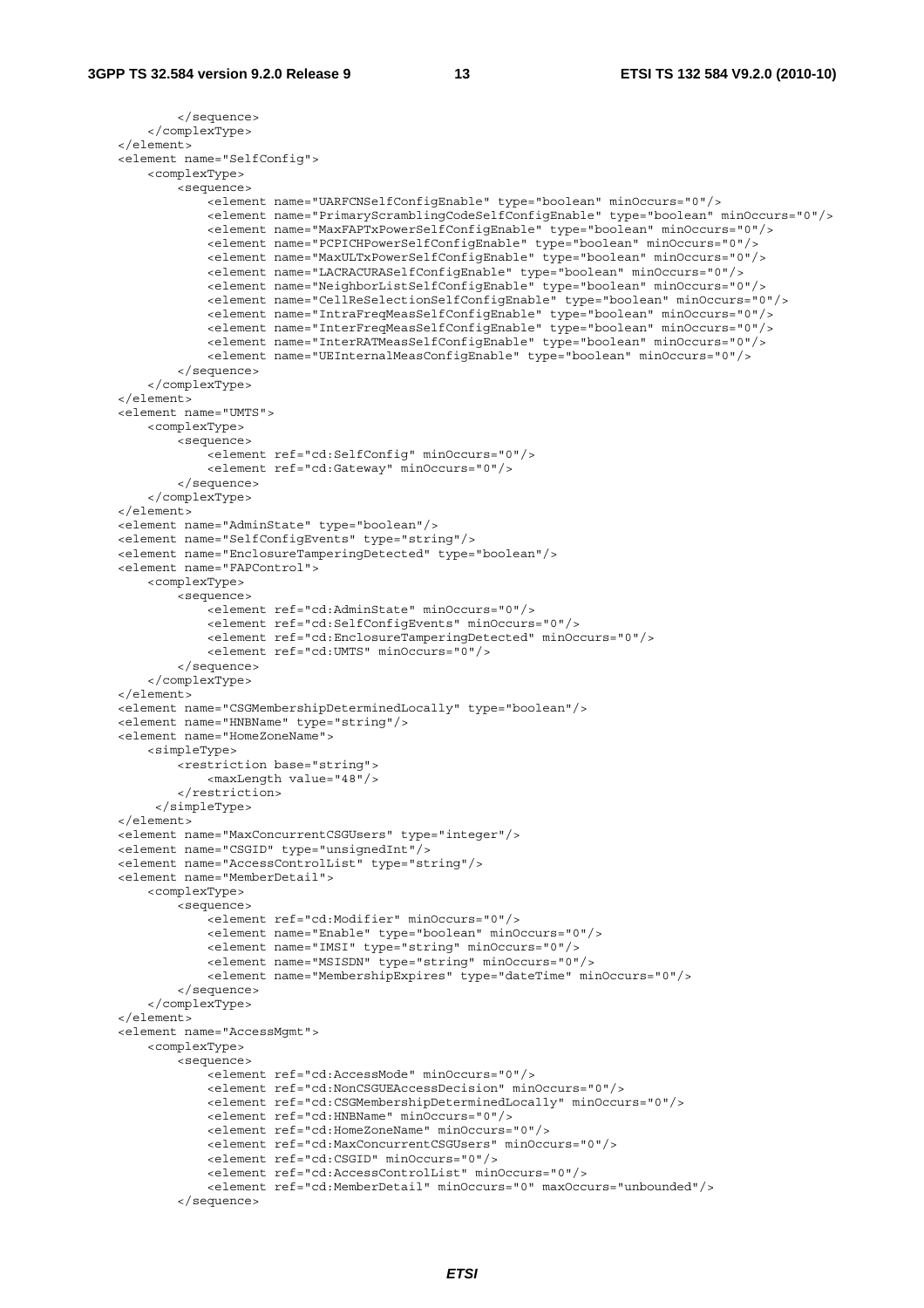```
 </complexType> 
     </element> 
     <element name="CN"> 
         <complexType> 
             <sequence> 
                 <element ref="cd:PLMNType" minOccurs="0"/> 
                  <element name="PLMNID" type="string" minOccurs="0"/> 
                 <element name="EquivPLMNID" type="string" minOccurs="0"/> 
                 <element name="SAC" type="unsignedInt" minOccurs="0"/> 
                  <element name="LACRAC" type="string" minOccurs="0"/> 
                 <element name="CSDomain" minOccurs="0"> 
                      <complexType> 
                          <sequence> 
                              <element name="T3212" type="unsignedInt" minOccurs="0"/> 
                              <element name="IMSIAttachDetachEnable" type="boolean" minOccurs="0"/> 
                          </sequence> 
                      </complexType> 
                  </element> 
                  <element name="PSDomain" minOccurs="0"> 
                      <complexType> 
                          <sequence> 
                              <element name="NetworkModeOperationCombined" type="boolean" 
minOccurs="0"/> 
                          </sequence> 
                      </complexType> 
                 </element> 
             </sequence> 
         </complexType> 
     </element> 
     <element name="CSG"> 
         <complexType> 
             <sequence> 
                .<br><element name="UARFCNDLList" type="string" minOccurs="0"/>
                  <element name="CSGPSCSplitInfo" minOccurs="0"> 
                      <complexType> 
                         <sequence> 
                             -<br><element name="StartPSCRange1Coefficient" type="unsignedInt"
minOccurs="0"/> 
                              <element ref="cd:NumberOfPSCs" minOccurs="0"/> 
                              <element name="PSCRange2Offset" type="unsignedInt" minOccurs="0"/> 
                          </sequence> 
                      </complexType> 
                 </element> 
             </sequence> 
         </complexType> 
     </element> 
     <element name="CellSelection"> 
         <complexType> 
             <sequence> 
                .<br><element ref="cd:QualityMeasureCPICH" minOccurs="0"/>
                  <element name="QqualMin" type="integer" minOccurs="0"/> 
                 <element name="QqualMinOffset" type="unsignedInt" minOccurs="0"/> 
                  <element name="QRxLevMin" type="integer" minOccurs="0"/> 
                  <element name="DeltaQRxLevMin" type="integer" minOccurs="0"/> 
                 <element name="QRxLevMinOffset" type="unsignedInt" minOccurs="0"/> 
 <element name="QHyst1s" type="unsignedInt" minOccurs="0"/> 
 <element name="QHyst2s" type="unsignedInt" minOccurs="0"/> 
                 <element name="TReselections" type="unsignedInt" minOccurs="0"/> 
 <element name="SIntrasearch" type="integer" minOccurs="0"/> 
 <element name="SIntersearch" type="integer" minOccurs="0"/> 
                 <element name="SSearchHCS" type="integer" minOccurs="0"/> 
                  <element name="SSearchRAT" type="integer" minOccurs="0"/> 
                 <element name="SHCSRAT" type="integer" minOccurs="0"/> 
                 <element name="SLimitSearchRAT" type="integer" minOccurs="0"/> 
                 <element ref="cd:NonHCSTCRMax" minOccurs="0"/> 
                 <element name="NonHCSNCR" type="unsignedInt" minOccurs="0"/> 
                  <element ref="cd:NonHCSTCRMaxHyst" minOccurs="0"/> 
                 <element name="QHCS" type="unsignedInt" minOccurs="0"/> 
                 <element name="UseOfHCS" type="boolean" minOccurs="0"/> 
                  <element name="HCSPrio" type="unsignedInt" minOccurs="0"/> 
                  <element ref="cd:TCRMax" minOccurs="0"/> 
                  <element name="NCR" type="unsignedInt" minOccurs="0"/> 
                 <element ref="cd:TCRMaxHyst" minOccurs="0"/> 
                 <element name="UETxPwrMaxRACH" type="integer" minOccurs="0"/> 
             </sequence> 
         </complexType> 
     </element> 
     <element name="RRCTimers">
```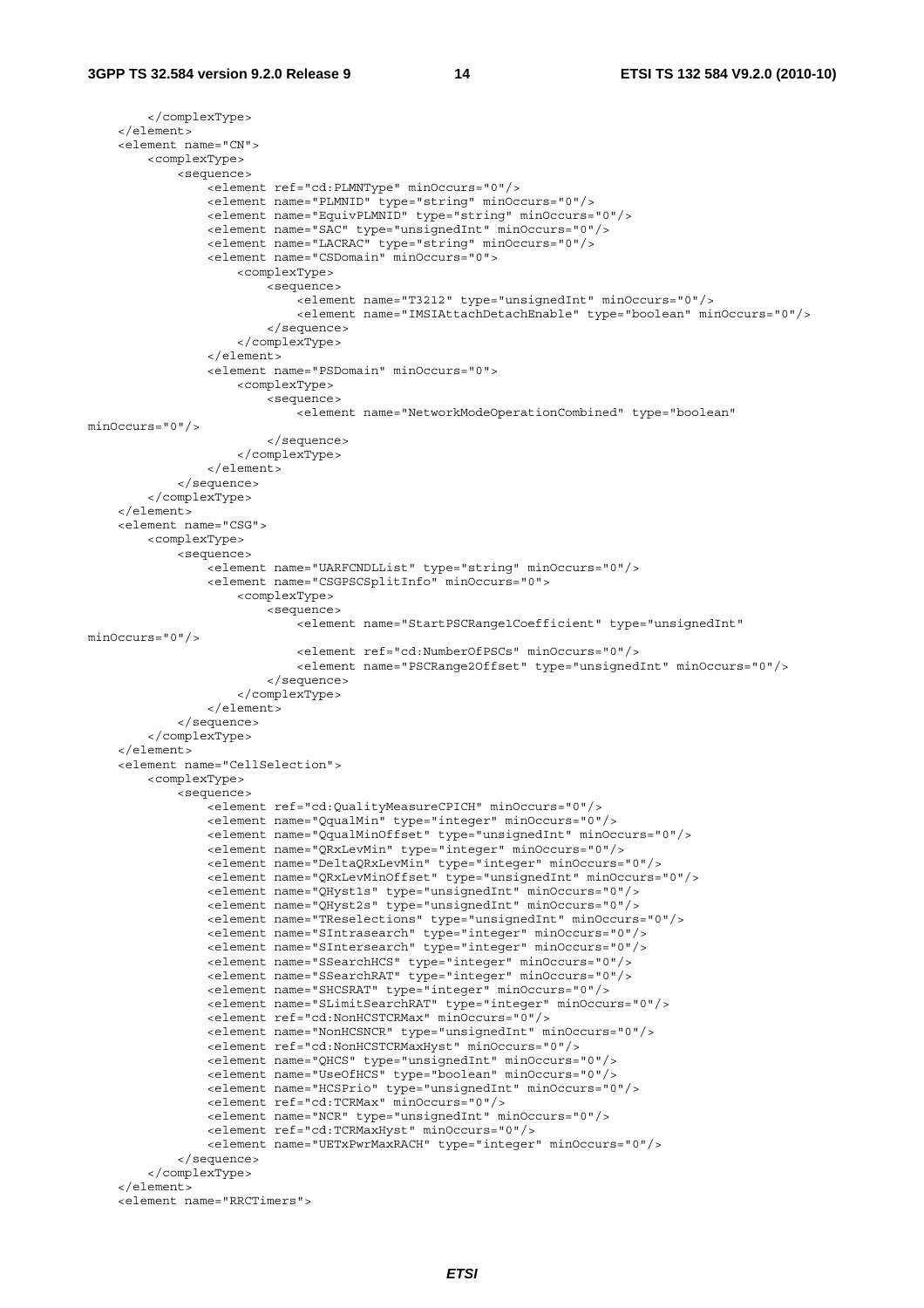```
 <complexType> 
             <sequence> 
                 .<br><element name="T300" type="unsignedInt" minOccurs="0"/>
                  <element name="T301" type="unsignedInt" minOccurs="0"/> 
                  <element name="T302" type="unsignedInt" minOccurs="0"/> 
                  <element name="T304" type="unsignedInt" minOccurs="0"/> 
                  <element name="T305" type="unsignedInt" minOccurs="0"/> 
                  <element name="T307" type="unsignedInt" minOccurs="0"/> 
                  <element name="T308" type="unsignedInt" minOccurs="0"/> 
                  <element name="T309" type="unsignedInt" minOccurs="0"/> 
                  <element name="T310" type="unsignedInt" minOccurs="0"/> 
                  <element name="T311" type="unsignedInt" minOccurs="0"/> 
                  <element name="T312" type="unsignedInt" minOccurs="0"/> 
                  <element name="T313" type="unsignedInt" minOccurs="0"/> 
                  <element name="T314" type="unsignedInt" minOccurs="0"/> 
                  <element name="T315" type="unsignedInt" minOccurs="0"/> 
                  <element name="T316" type="unsignedInt" minOccurs="0"/> 
                  <element name="T317" type="unsignedInt" minOccurs="0"/> 
                  <element name="N300" type="unsignedInt" minOccurs="0"/> 
                  <element name="N301" type="unsignedInt" minOccurs="0"/> 
                  <element name="N302" type="unsignedInt" minOccurs="0"/> 
                  <element name="N304" type="unsignedInt" minOccurs="0"/> 
                  <element name="N310" type="unsignedInt" minOccurs="0"/> 
                  <element name="N312" type="unsignedInt" minOccurs="0"/> 
                  <element name="N313" type="unsignedInt" minOccurs="0"/> 
                  <element name="N315" type="unsignedInt" minOccurs="0"/> 
                  <element name="WaitTime" type="unsignedInt" minOccurs="0"/> 
             </sequence> 
         </complexType> 
   \geq/element\sim <element name="DRX"> 
         <complexType> 
             <sequence> 
                  <element name="DRXCycleLengthCoefficientCS" type="unsignedInt" minOccurs="0"/> 
                  <element name="DRXCycleLengthCoefficientPS" type="unsignedInt" minOccurs="0"/> 
                  <element name="UTRANDRXCycleLengthCoefficient" type="unsignedInt" minOccurs="0"/> 
             </sequence> 
         </complexType> 
     </element> 
     <element name="PowerControl"> 
         <complexType> 
             <sequence> 
                  <element name="ConstantValue" type="integer" minOccurs="0"/> 
                  <element name="PowerRampStepUp" type="unsignedInt" minOccurs="0"/> 
                  <element name="PreambleRetransMax" type="unsignedInt" minOccurs="0"/> 
                  <element name="PersistenceScaleFactor" type="unsignedInt" minOccurs="0"/> 
                  <element name="MMax" type="unsignedInt" minOccurs="0"/> 
                  <element name="NB01Min" type="unsignedInt" minOccurs="0"/> 
                  <element name="NB01Max" type="unsignedInt" minOccurs="0"/> 
             </sequence> 
         </complexType> 
     </element> 
     <element name="CellRestriction"> 
         <complexType> 
             <sequence> 
                  <element name="CellBarred" type="boolean" minOccurs="0"/> 
                  <element name="IntraFreqCellReselectionIndicator" type="boolean" minOccurs="0"/> 
                  <element name="TBarred" type="unsignedInt" minOccurs="0"/> 
                  <element name="AccessClassBarredListCS" type="string" minOccurs="0"/> 
                  <element name="AccessClassBarredListPS" type="string" minOccurs="0"/> 
                  <element name="CellReservedForOperatorUse" type="boolean" minOccurs="0"/> 
             </sequence> 
         </complexType> 
    </element> 
     <element name="IntraFreqMeas"> 
         <complexType> 
             <sequence> 
                 <element ref="cd:MeasurementQuantity-Intra" minOccurs="0"/> 
                  <element name="FilterCoefficient" type="unsignedInt" minOccurs="0"/> 
                  <element name="IntraFrequencyEventIdentity" type="string" minOccurs="0"/> 
                  <element name="TriggeringCondition2Event1a" type="string" minOccurs="0"/> 
                  <element name="TriggeringCondition1Event1b" type="string" minOccurs="0"/> 
                  <element name="TriggeringCondition2Event1e" type="string" minOccurs="0"/> 
                  <element name="TriggeringCondition1Event1f" type="string" minOccurs="0"/> 
 <element name="ReportingRangeEvent1a" type="unsignedInt" minOccurs="0"/> 
 <element name="ReportingRangeEvent1b" type="unsignedInt" minOccurs="0"/> 
                  <element name="WeightingFactorEvent1a" type="unsignedInt" minOccurs="0"/> 
                 \text{N} . The main term is the set of the set of the set of the set of the set of the set of the set of the set of the set of the set of the set of the set of the set of the set of the set of the set of the set of the set
```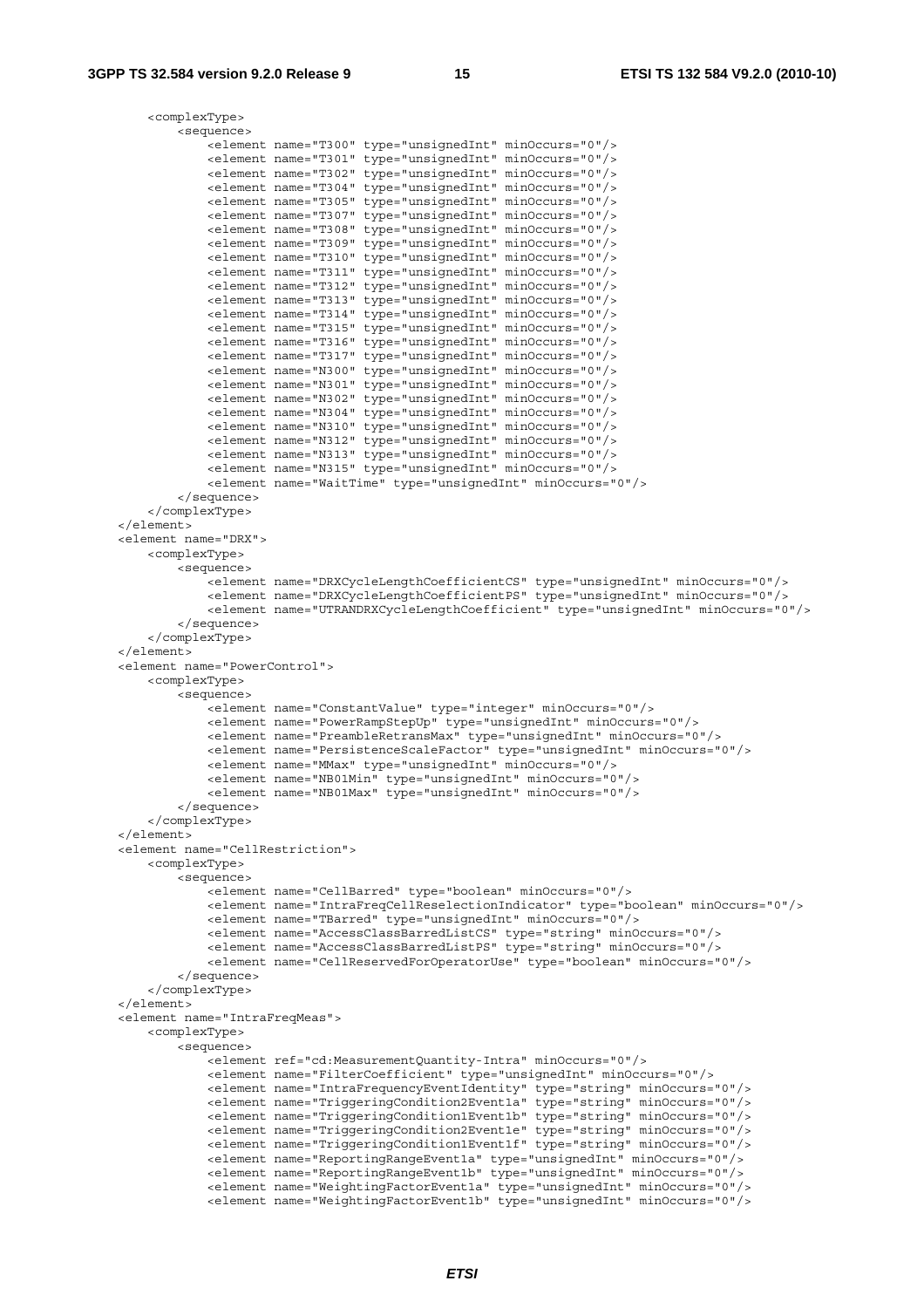```
 <element name="ReportDeactivationThresholdEvent1a" type="unsignedInt" 
minOccurs="0"/> 
                 <element name="ReportingAmountEvent1a" type="integer" minOccurs="0"/> 
                 <element name="ReportingAmountEvent1c" type="integer" minOccurs="0"/> 
                 <element name="ReportingIntervalEvent1a" type="unsignedInt" minOccurs="0"/> 
                 <element name="ReportingIntervalEvent1c" type="unsignedInt" minOccurs="0"/> 
 <element name="HysteresisEvent1a" type="unsignedInt" minOccurs="0"/> 
 <element name="HysteresisEvent1b" type="unsignedInt" minOccurs="0"/> 
                 <element name="HysteresisEvent1c" type="unsignedInt" minOccurs="0"/> 
                 <element name="HysteresisEvent1e" type="unsignedInt" minOccurs="0"/> 
                 <element name="HysteresisEvent1f" type="unsignedInt" minOccurs="0"/> 
 <element name="TimeToTriggerEvent1a" type="unsignedInt" minOccurs="0"/> 
 <element name="TimeToTriggerEvent1b" type="unsignedInt" minOccurs="0"/> 
                 <element name="TimeToTriggerEvent1c" type="unsignedInt" minOccurs="0"/> 
 <element name="TimeToTriggerEvent1e" type="unsignedInt" minOccurs="0"/> 
 <element name="TimeToTriggerEvent1f" type="unsignedInt" minOccurs="0"/> 
 <element name="ThresholdUsedFrequencyEvent1e" type="integer" minOccurs="0"/> 
 <element name="ThresholdUsedFrequencyEvent1f" type="integer" minOccurs="0"/> 
                 <element name="ReplacementActivationThresholdEvent1c" type="unsignedInt" 
minOccurs="0"/> 
            </sequence> 
         </complexType> 
     </element> 
     <element name="InterFreqMeas"> 
         <complexType> 
             <sequence> 
                 <element ref="cd:MeasurementQuantity-Inter" minOccurs="0"/> 
                 <element name="FilterCoefficient" type="unsignedInt" minOccurs="0"/> 
                 <element name="InterFrequencyEventIdentity" type="string" minOccurs="0"/> 
                 <element name="WeightingFactorEvent2a" type="unsignedInt" minOccurs="0"/> 
                 <element name="WeightingFactorEvent2b" type="unsignedInt" minOccurs="0"/> 
                 <element name="WeightingFactorEvent2d" type="unsignedInt" minOccurs="0"/> 
                 <element name="WeightingFactorEvent2f" type="unsignedInt" minOccurs="0"/> 
                 <element name="HysteresisEvent2a" type="unsignedInt" minOccurs="0"/> 
                 <element name="HysteresisEvent2b" type="unsignedInt" minOccurs="0"/> 
 <element name="HysteresisEvent2d" type="unsignedInt" minOccurs="0"/> 
 <element name="HysteresisEvent2f" type="unsignedInt" minOccurs="0"/> 
 <element name="TimeToTriggerEvent2a" type="unsignedInt" minOccurs="0"/> 
 <element name="TimeToTriggerEvent2b" type="unsignedInt" minOccurs="0"/> 
                 <element name="TimeToTriggerEvent2d" type="unsignedInt" minOccurs="0"/> 
                 <element name="TimeToTriggerEvent2f" type="unsignedInt" minOccurs="0"/> 
                 <element name="ThresholdUsedFrequencyEvent2b" type="integer" minOccurs="0"/> 
                 <element name="ThresholdUsedFrequencyEvent2d" type="integer" minOccurs="0"/> 
                 <element name="ThresholdUsedFrequencyEvent2f" type="integer" minOccurs="0"/> 
             </sequence> 
         </complexType> 
     </element> 
     <element name="InterRATMeas"> 
         <complexType> 
             <sequence> 
                -<br>-<element name="GSMFilterCoefficient" type="unsignedInt" minOccurs="0"/>
                 <element name="BSICVerificationRequired" type="boolean" minOccurs="0"/> 
                 <element name="WeightingFactor" type="unsignedInt" minOccurs="0"/> 
                 <element name="Hysteresis" type="unsignedInt" minOccurs="0"/> 
                 <element name="TimeToTrigger" type="unsignedInt" minOccurs="0"/> 
                 <element name="ThresholdOwnSystem" type="integer" minOccurs="0"/> 
                 <element name="ThresholdOtherSystem" type="integer" minOccurs="0"/> 
             </sequence> 
         </complexType> 
    \epsilon/element>
     <element name="UEInternalMeas"> 
         <complexType> 
             <sequence> 
                 <element name="FilterCoefficient" type="unsignedInt" minOccurs="0"/> 
                 <element name="UETxPwrThresholdEvent6a" type="integer" minOccurs="0"/> 
                 <element name="TimeToTriggerEvent6a" type="unsignedInt" minOccurs="0"/> 
                 <element name="UETxPwrThresholdEvent6b" type="integer" minOccurs="0"/> 
                 <element name="TimeToTriggerEvent6b" type="unsignedInt" minOccurs="0"/> 
             </sequence> 
         </complexType> 
     </element> 
     <element name="RF"> 
        <complexType> 
             <sequence> 
                 <element name="UARFCNDL" type="string" minOccurs="0"/> 
                 <element name="UARFCNDLToProtect" type="string" minOccurs="0"/> 
                 <element name="PrimaryScramblingCode" type="string" minOccurs="0"/> 
                 <element name="MaxFAPTxPower" type="string" minOccurs="0"/>
```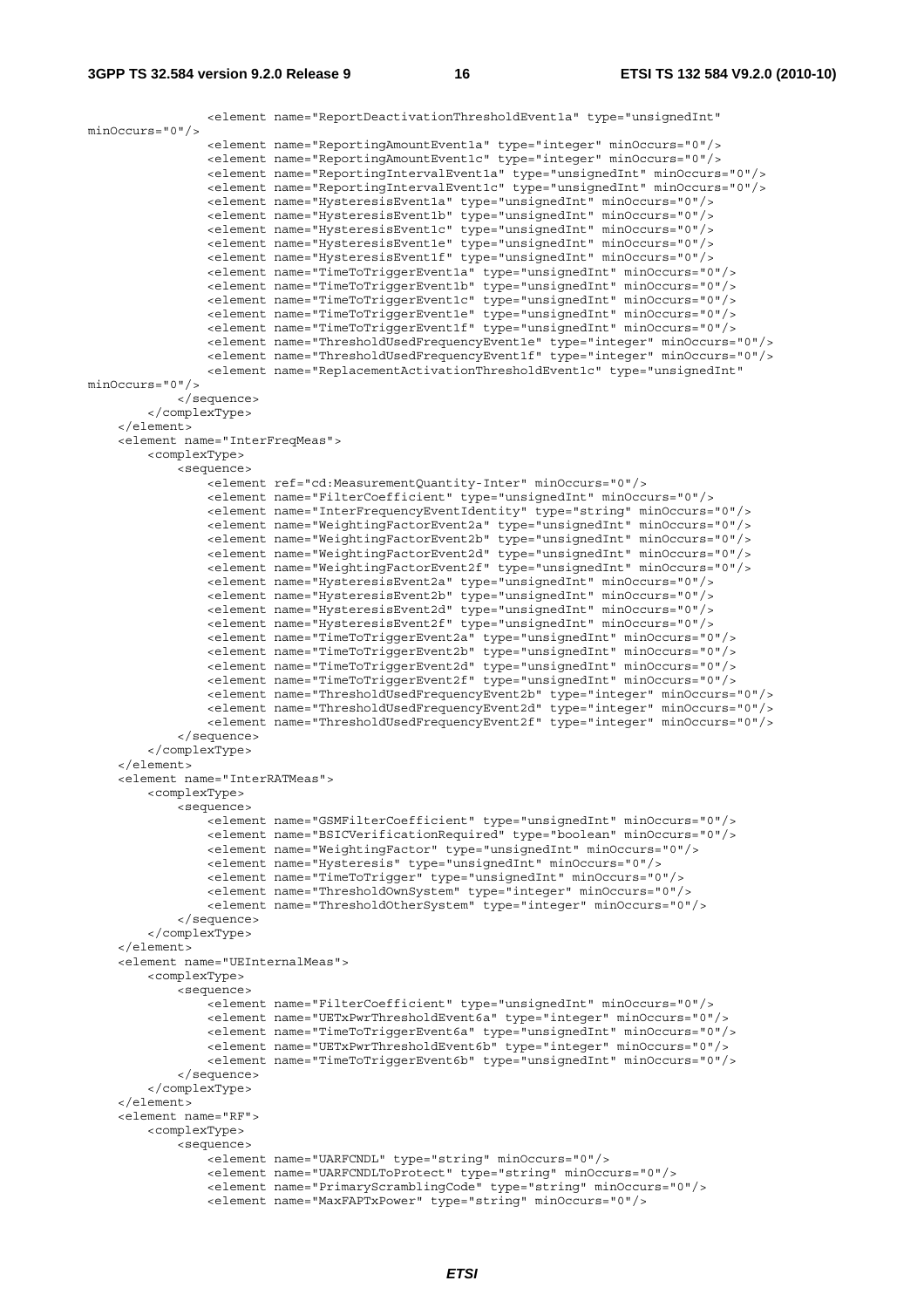```
 <element name="MaxULTxPower" type="string" minOccurs="0"/> 
                 <element name="PCPICHPower" type="string" minOccurs="0"/> 
                 <element name="PowerOffsetPilotDPDCH" type="unsignedInt" minOccurs="0"/> 
                 <element name="FAPCoverageTarget" type="unsignedInt" minOccurs="0"/> 
                 <element name="PSCHPower" type="integer" minOccurs="0"/> 
                 <element name="SSCHPower" type="integer" minOccurs="0"/> 
                 <element name="PICHPower" type="integer" minOccurs="0"/> 
                 <element name="PCHPower" type="integer" minOccurs="0"/> 
                 <element name="FACHPower" type="integer" minOccurs="0"/> 
                 <element name="BCHPower" type="integer" minOccurs="0"/> 
                 <element name="AICHPower" type="integer" minOccurs="0"/> 
 <element name="CTCHAllocationPeriod" type="unsignedInt" minOccurs="0"/> 
 <element name="CBSFrameOffset" type="unsignedInt" minOccurs="0"/> 
                 <element name="MaxTTI" type="unsignedInt" minOccurs="0"/> 
             </sequence> 
         </complexType> 
    </element> 
     <element name="IntraFreqCell"> 
         <complexType> 
             <sequence> 
                .<br><element ref="cd:Modifier" minOccurs="0"/>
                 <element name="Enable" type="boolean" minOccurs="0"/> 
                 <element name="MustInclude" type="boolean" minOccurs="0"/> 
                 <element name="PLMNID" type="string" minOccurs="0"/> 
                 <element name="RNCID" type="unsignedInt" minOccurs="0"/> 
                 <element name="CID" type="unsignedInt" minOccurs="0"/> 
                 <element name="LAC" type="unsignedInt" minOccurs="0"/> 
                 <element name="RAC" type="unsignedInt" minOccurs="0"/> 
                 <element name="URA" type="unsignedInt" minOccurs="0"/> 
                 <element name="PCPICHScramblingCode" type="unsignedInt" minOccurs="0"/> 
                 <element name="PCPICHTxPower" type="integer" minOccurs="0"/> 
             </sequence> 
         </complexType> 
     </element> 
     <element name="InterFreqCell"> 
        <complexType> 
             <sequence> 
                 <element ref="cd:Modifier" minOccurs="0"/> 
                 <element name="Enable" type="boolean" minOccurs="0"/> 
                 <element name="MustInclude" type="boolean" minOccurs="0"/> 
                 <element name="PLMNID" type="string" minOccurs="0"/> 
                 <element name="RNCID" type="unsignedInt" minOccurs="0"/> 
                 <element name="CID" type="unsignedInt" minOccurs="0"/> 
                 <element name="LAC" type="unsignedInt" minOccurs="0"/> 
                 <element name="RAC" type="unsignedInt" minOccurs="0"/> 
                 <element name="URA" type="unsignedInt" minOccurs="0"/> 
                 <element name="UARFCNUL" type="unsignedInt" minOccurs="0"/> 
                 <element name="UARFCNDL" type="unsignedInt" minOccurs="0"/> 
                 <element name="PCPICHScramblingCode" type="unsignedInt" minOccurs="0"/> 
                 <element name="PCPICHTxPower" type="integer" minOccurs="0"/> 
             </sequence> 
         </complexType> 
     </element> 
     <element name="InterRATCell"> 
         <complexType> 
             <sequence> 
                 <element name="GSM" minOccurs="0" maxOccurs="unbounded"> 
                     <complexType> 
                         <sequence> 
                             -<br><element ref="cd:Modifier" minOccurs="0"/>
                              <element name="Enable" type="boolean" minOccurs="0"/> 
                              <element name="MustInclude" type="boolean" minOccurs="0"/> 
                              <element name="PLMNID" type="string" minOccurs="0"/> 
                              <element name="LAC" type="unsignedInt" minOccurs="0"/> 
                              <element name="BSIC" type="unsignedInt" minOccurs="0"/> 
                              <element name="CI" type="unsignedInt" minOccurs="0"/> 
                              <element ref="cd:BandIndicator" minOccurs="0"/> 
                              <element name="BCCHARFCN" type="unsignedInt" minOccurs="0"/> 
                         </sequence> 
                      </complexType> 
                 </element> 
             </sequence> 
         </complexType> 
    </element> 
     <element name="NeighborList"> 
         <complexType> 
             <sequence> 
                .<br><element ref="cd:IntraFreqCell" minOccurs="0" maxOccurs="unbounded"/>
```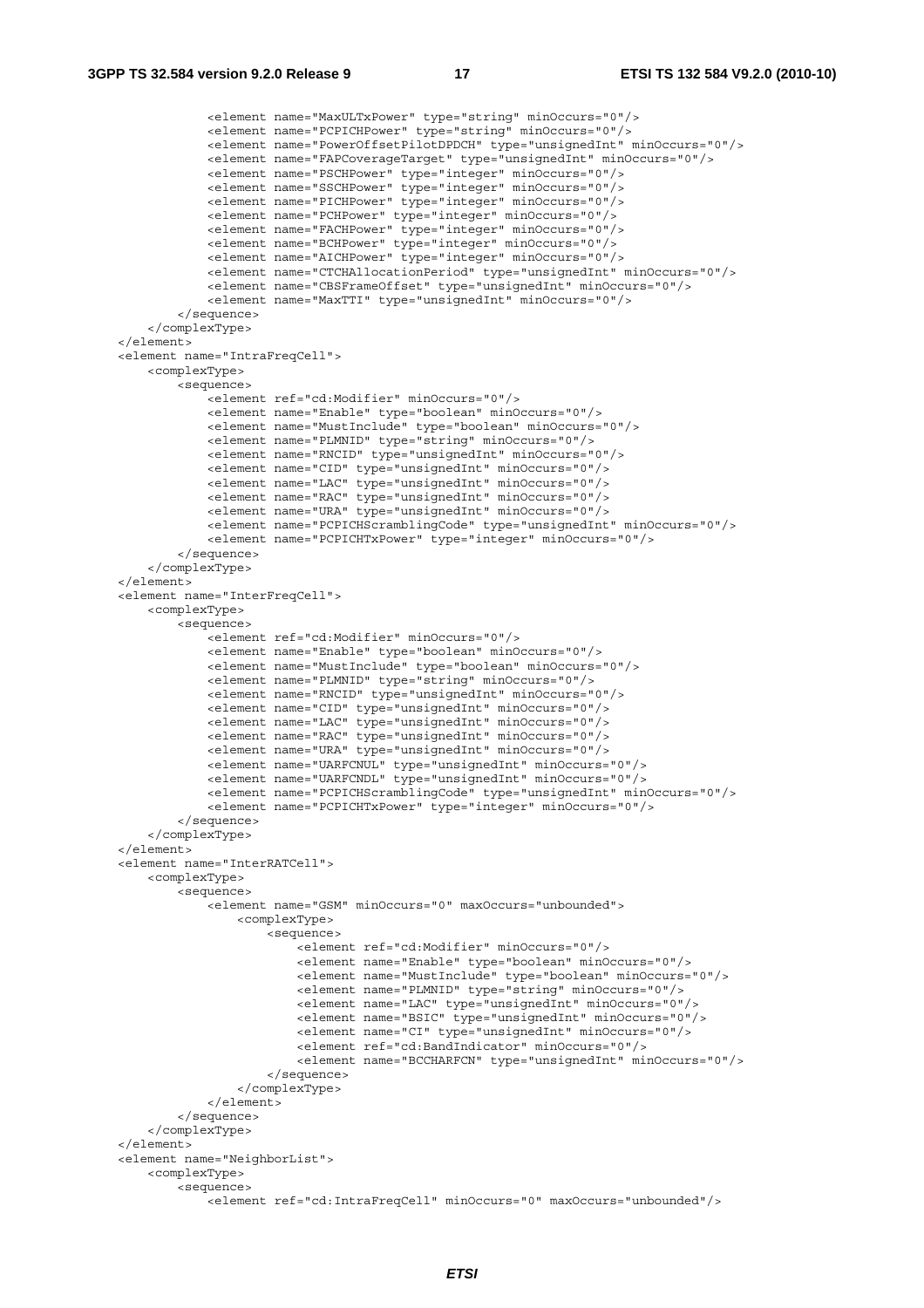```
 <element ref="cd:InterFreqCell" minOccurs="0" maxOccurs="unbounded"/> 
             <element ref="cd:InterRATCell" minOccurs="0"/> 
         </sequence> 
     </complexType> 
 </element> 
 <element name="FDDFAP"> 
     <complexType> 
         <sequence> 
             <element name="HSFlag" type="boolean" minOccurs="0"/> 
              <element name="HSEnable" type="boolean" minOccurs="0"/> 
             <element name="NumOfHSPDSCHs" type="unsignedInt" minOccurs="0"/> 
             <element name="NumOfHSSCCHs" type="unsignedInt" minOccurs="0"/> 
             <element ref="cd:CellSelection" minOccurs="0"/> 
              <element ref="cd:RRCTimers" minOccurs="0"/> 
              <element ref="cd:DRX" minOccurs="0"/> 
              <element ref="cd:PowerControl" minOccurs="0"/> 
              <element ref="cd:CellRestriction" minOccurs="0"/> 
              <element ref="cd:IntraFreqMeas" minOccurs="0"/> 
              <element ref="cd:InterFreqMeas" minOccurs="0"/> 
              <element ref="cd:InterRATMeas" minOccurs="0"/> 
             <element ref="cd:UEInternalMeas" minOccurs="0"/> 
             <element ref="cd:RF" minOccurs="0"/> 
              <element ref="cd:NeighborList" minOccurs="0"/> 
         </sequence> 
     </complexType> 
 </element> 
 <element name="RAN"> 
     <complexType> 
         <sequence> 
            -<br><element name="URAList" type="string" minOccurs="0"/>
              <element name="RNCID" type="unsignedInt" minOccurs="0"/> 
              <element name="CellID" type="unsignedInt" minOccurs="0"/> 
             <element name="HNBIDRealm" type="string" minOccurs="0"/> 
             <element name="TRatC" type="unsignedInt" minOccurs="0"/> 
              <element name="TRafC" type="unsignedInt" minOccurs="0"/> 
              <element name="NRafC" type="unsignedInt" minOccurs="0"/> 
             <element name="TigOR" type="unsignedInt" minOccurs="0"/> 
             <element name="TinTR" type="unsignedInt" minOccurs="0"/> 
             <element name="TDataFwd" type="unsignedInt" minOccurs="0"/> 
              <element name="TRelocPrep" type="unsignedInt" minOccurs="0"/> 
              <element name="TRelocOverall" type="unsignedInt" minOccurs="0"/> 
             <element ref="cd:CSG" minOccurs="0"/> 
              <element ref="cd:FDDFAP" minOccurs="0"/> 
         </sequence> 
     </complexType> 
 </element> 
 <element name="CellConfig"> 
     <complexType> 
         <sequence> 
             <element name="UMTS" minOccurs="0"> 
                  <complexType> 
                      <sequence> 
                         .<br><element ref="cd:CN" minOccurs="0"/>
                           <element ref="cd:RAN" minOccurs="0"/> 
                      </sequence> 
                  </complexType> 
             </element> 
         </sequence> 
     </complexType> 
\epsilon/element>
 <element name="SCTP"> 
     <complexType> 
         <sequence> 
             <element name="Enable" type="boolean" minOccurs="0"/> 
              <element name="HBInterval" type="unsignedInt" minOccurs="0"/> 
             <element name="MaxAssociationRetransmits" type="unsignedInt" minOccurs="0"/> 
              <element name="MaxInitRetransmits" type="unsignedInt" minOccurs="0"/> 
             <element name="MaxPathRetransmits" type="unsignedInt" minOccurs="0"/> 
             <element name="RTOInitial" type="unsignedInt" minOccurs="0"/> 
              <element name="RTOMax" type="unsignedInt" minOccurs="0"/> 
             <element name="RTOMin" type="unsignedInt" minOccurs="0"/> 
             <element name="ValCookieLife" type="unsignedInt" minOccurs="0"/> 
         </sequence> 
     </complexType> 
 </element> 
 <element name="RealTime"> 
     <complexType> 
         <sequence>
```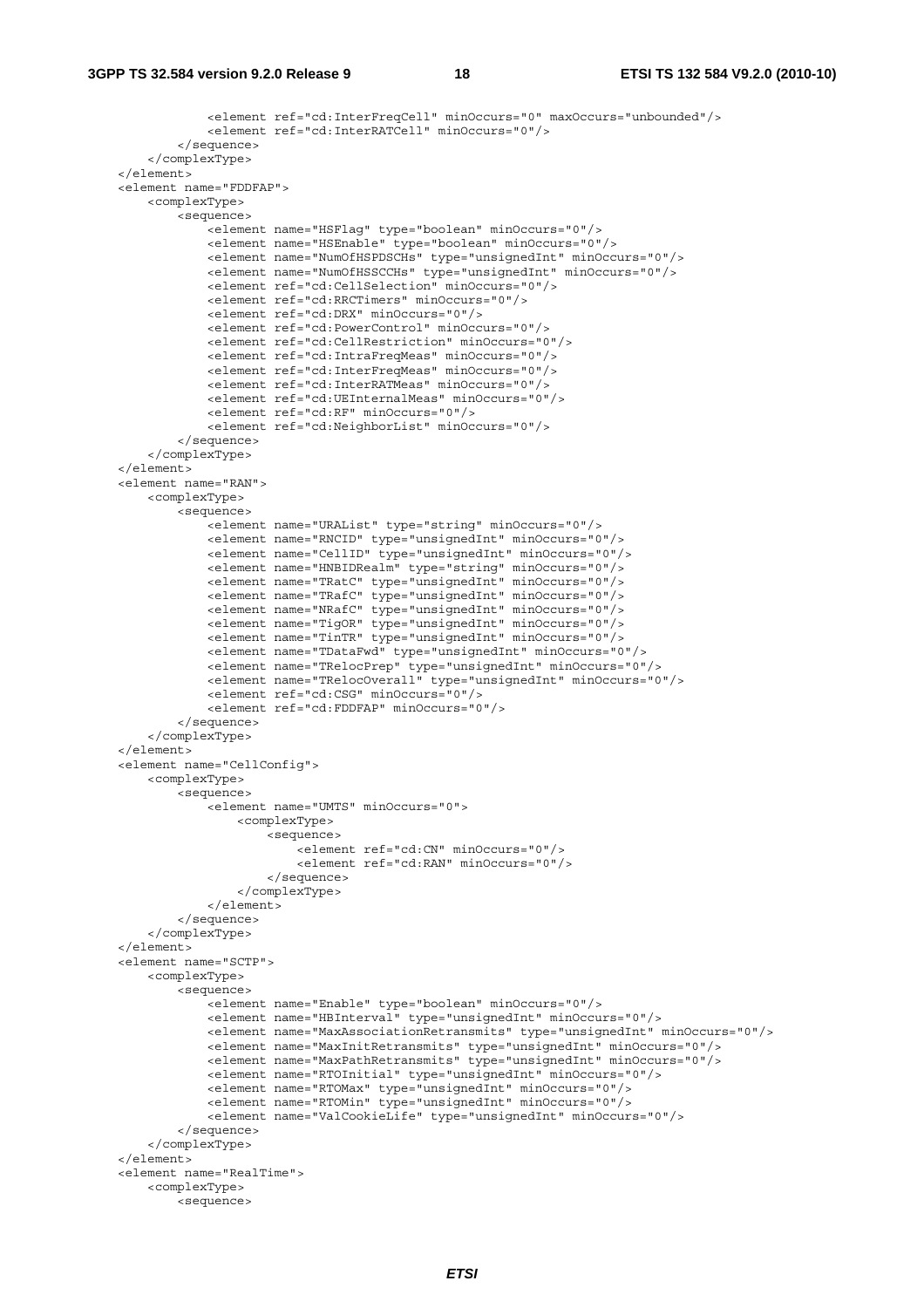#### **3GPP TS 32.584 version 9.2.0 Release 9 19 ETSI TS 132 584 V9.2.0 (2010-10)**

```
 <element name="RTCPEnable" type="boolean" minOccurs="0"/> 
              </sequence> 
         </complexType> 
     </element> 
     <element name="Packet"> 
         <complexType> 
              <sequence> 
                  <element name="EchoInterval" type="unsignedInt" minOccurs="0"/> 
              </sequence> 
          </complexType> 
     </element> 
     <element name="Tunnel"> 
         <complexType> 
              <sequence> 
                 .<br><element name="VirtualInterface" minOccurs="0" maxOccurs="unbounded">
                      <complexType> 
                           <sequence> 
                               <element name="Enable" type="boolean" minOccurs="0"/> 
                               <element ref="cd:Modifier" minOccurs="0"/> 
                               <element name="CryptoProfile" type="string" minOccurs="0"/> 
                               <element name="DSCPMarkPolicy" type="integer" minOccurs="0"/> 
                           </sequence> 
                       </complexType> 
                  </element> 
              </sequence> 
         </complexType> 
     </element> 
     <element name="Security"> 
         <complexType> 
              <sequence> 
                 .<br><element name="Secret" minOccurs="0" maxOccurs="unbounded">
                      <complexType> 
                           <sequence> 
                               <element name="Enable" type="boolean" minOccurs="0"/> 
                           </sequence> 
                       </complexType> 
                  </element> 
                  <element name="Pkey" minOccurs="0" maxOccurs="unbounded"> 
                      <complexType> 
                           <sequence> 
                               <element name="Enable" type="boolean" minOccurs="0"/> 
                           </sequence> 
                      </complexType> 
                  </element> 
                  <element name="CryptoProfile" minOccurs="0" maxOccurs="unbounded"> 
                      <complexType> 
                           <sequence> 
                               <element ref="cd:Modifier" minOccurs="0"/> 
                               <element name="Enable" type="boolean" minOccurs="0"/> 
                               <element name="AuthMethod" type="string"/> 
                               <element name="MaxChildSA" type="unsignedInt" minOccurs="0"/> 
                               <element name="IKEEncrypt" type="string"/> 
                               <element name="IKEPRF" type="string"/> 
                               <element name="IKEIntegrity" type="string"/> 
                               <element name="IKEDH" type="string"/> 
                               <element name="ESPEncrypt" type="string"/> 
                               <element name="ESPIntegrity" type="string"/> 
                               <element name="IPsecWindowSize" type="unsignedInt" minOccurs="0"/> 
                               <element name="IKERekeyLifetime" type="unsignedInt" minOccurs="0"/> 
                               <element name="IPsecRekeyLifetimeByte" type="unsignedInt" 
minOccurs="0"/> 
                               <element name="IPsecRekeyLifetimeTime" type="unsignedInt" 
minOccurs="0"/> 
                               <element name="DPDTimer" type="unsignedInt" minOccurs="0"/> 
                               <element name="NATTKeepaliveTimer" type="unsignedInt" minOccurs="0"/> 
                           </sequence> 
                      </complexType> 
                  </element> 
              </sequence> 
          </complexType> 
     </element> 
     <element name="Transport"> 
         <complexType> 
              <sequence> 
                  <element ref="cd:SCTP" minOccurs="0"/> 
                  <element ref="cd:RealTime" minOccurs="0"/> 
                  <element ref="cd:Packet" minOccurs="0"/> 
                  <element ref="cd:Tunnel" minOccurs="0"/>
```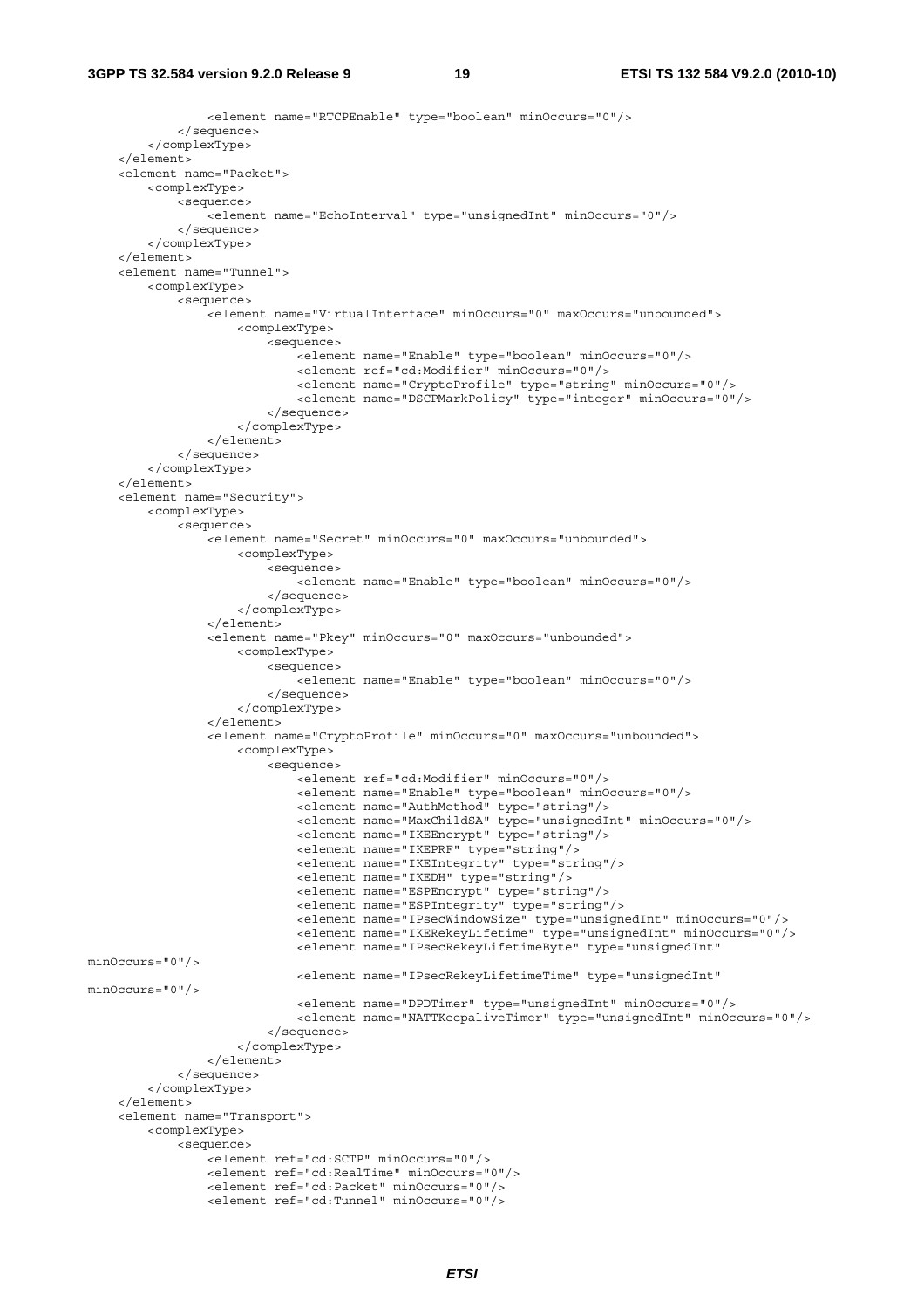#### **3GPP TS 32.584 version 9.2.0 Release 9 20 ETSI TS 132 584 V9.2.0 (2010-10)**

```
 <element ref="cd:Security" minOccurs="0"/> 
         </sequence> 
     </complexType> 
 </element> 
 <element name="WCDMAFDD"> 
     <complexType> 
         <sequence> 
             <element ref="cd:InServiceHandling" minOccurs="0"/> 
              <element name="ScanOnBoot" type="boolean" minOccurs="0"/> 
              <element name="ScanPeriodically" type="boolean" minOccurs="0"/> 
             <element name="PeriodicInterval" type="unsignedInt" minOccurs="0"/> 
             <element name="PeriodicTime" type="dateTime" minOccurs="0"/> 
             <element name="REMPLMNList" type="string" minOccurs="0"/> 
              <element name="REMBandList" type="string" minOccurs="0"/> 
             <element name="UARFCNDLList" type="string" minOccurs="0"/> 
             <element name="ScanTimeout" type="unsignedInt" minOccurs="0"/> 
         </sequence> 
     </complexType> 
 </element> 
 <element name="GSM"> 
     <complexType> 
         <sequence> 
              <element ref="cd:InServiceHandling" minOccurs="0"/> 
              <element name="ScanOnBoot" type="boolean" minOccurs="0"/> 
             <element name="ScanPeriodically" type="boolean" minOccurs="0"/> 
              <element name="PeriodicInterval" type="unsignedInt" minOccurs="0"/> 
              <element name="PeriodicTime" type="dateTime" minOccurs="0"/> 
             <element name="REMPLMNList" type="string" minOccurs="0"/> 
             <element name="REMBandList" type="string" minOccurs="0"/> 
             <element name="ARFCNList" type="string" minOccurs="0"/> 
             <element name="ScanTimeout" type="unsignedInt" minOccurs="0"/> 
         </sequence> 
     </complexType> 
 </element> 
 <element name="REM"> 
     <complexType> 
         <sequence> 
             <element ref="cd:WCDMAFDD" minOccurs="0"/> 
             <element ref="cd:GSM" minOccurs="0"/> 
         </sequence> 
     </complexType> 
 </element> 
 <element name="GPS"> 
     <complexType> 
         <sequence> 
             <element name="ScanOnBoot" type="boolean" minOccurs="0"/> 
              <element name="ScanPeriodically" type="boolean" minOccurs="0"/> 
              <element name="PeriodicInterval" type="unsignedInt" minOccurs="0"/> 
              <element name="PeriodicTime" type="dateTime" minOccurs="0"/> 
             <element name="ContinuousGPS" type="boolean" minOccurs="0"/> 
             <element name="ScanTimeout" type="unsignedInt" minOccurs="0"/> 
         </sequence> 
     </complexType> 
 </element> 
 <!-- Configuration data file root XML element --> 
 <element name="configDataFile"> 
     <complexType> 
         <sequence> 
             <element name="fileHeader"> 
                  <complexType> 
                      <attribute name="fileFormatVersion" type="string" use="required"/> 
                      <attribute name="senderName" type="string" use="optional"/> 
                      <attribute name="vendorName" type="string" use="optional"/> 
                  </complexType> 
            \epsilon/element>
              <element name="configData" minOccurs="0" maxOccurs="unbounded"> 
                  <complexType> 
                      <sequence> 
                          <element name="managedElement"> 
                               <complexType> 
                                   <attribute name="localDn" type="string" use="optional"/> 
                                   <attribute name="userLabel" type="string" use="optional"/> 
                                   <attribute name="swVersion" type="string" use="optional"/> 
                               </complexType> 
                           </element> 
                          <element ref="cd:DeviceInfo" minOccurs="0"/> 
                          <element ref="cd:ManagementServer" minOccurs="0"/> 
                          <element ref="cd:Time" minOccurs="0"/>
```

```
ETSI
```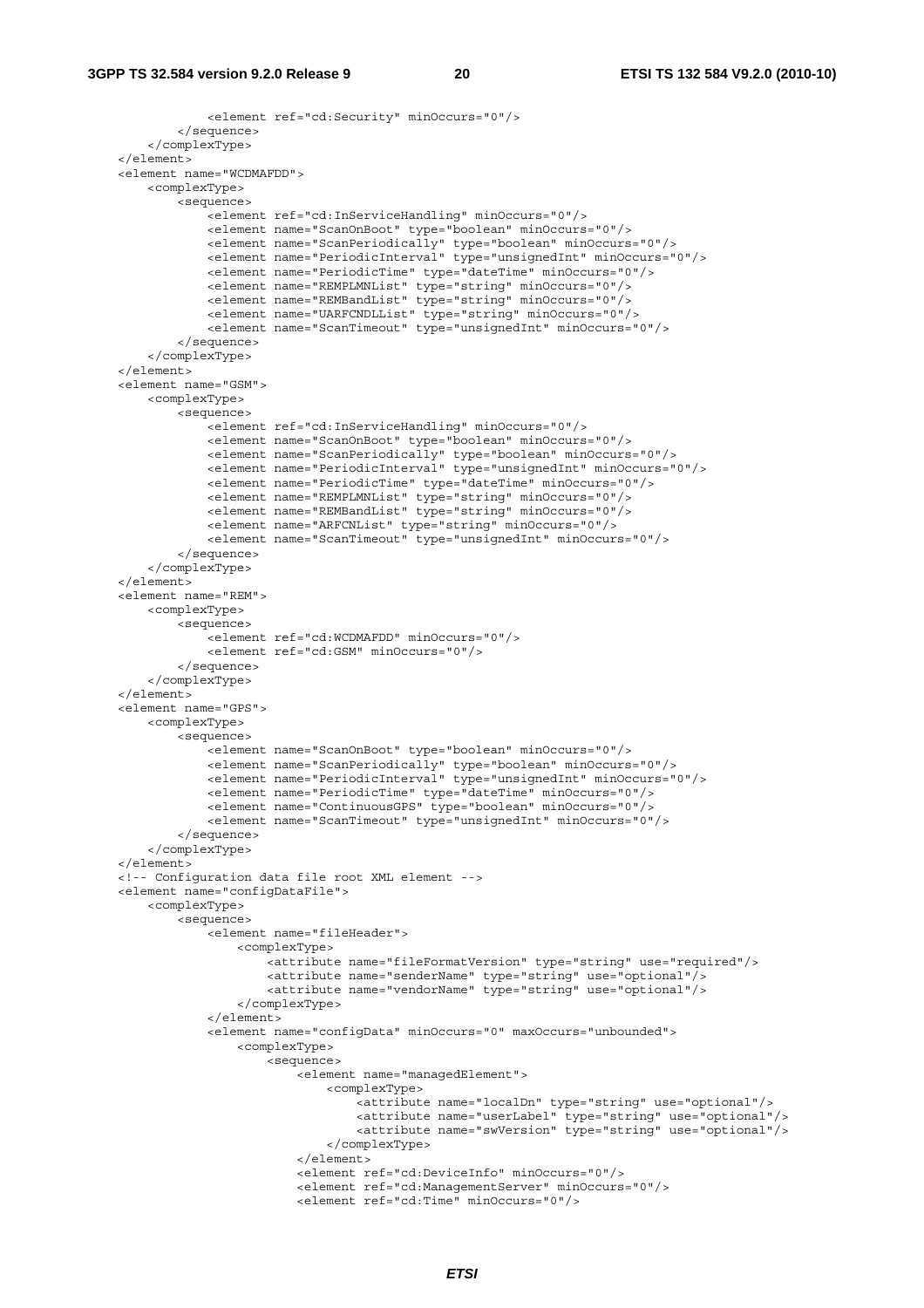```
 <element name="FAPService" minOccurs="0" maxOccurs="unbounded"> 
                                <complexType> 
                                    <sequence> 
                                       <element ref="cd:DNPrefix" minOccurs="0"/> 
                                       <element ref="cd:FAPControl" minOccurs="0"/> 
                                       <element ref="cd:AccessMgmt" minOccurs="0"/> 
 <element ref="cd:CellConfig" minOccurs="0"/> 
 <element ref="cd:Transport" minOccurs="0"/> 
                                       <element ref="cd:REM" minOccurs="0"/> 
                                       <element ref="cd:GPS" minOccurs="0"/> 
                                   </sequence> 
                                </complexType> 
                            </element> 
                        </sequence> 
                    </complexType> 
                </element> 
                <element name="fileFooter"> 
                    <complexType> 
                       <attribute name="dateTime" type="dateTime" use="required"/> 
                    </complexType> 
                </element> 
            </sequence> 
        </complexType> 
    </element> 
</schema>
```
### 4.2.3 CM data file XML header

The following header shall be used in actual XML CM data files:

```
<?xml version="1.0" encoding="UTF-8"?> 
<?xml-stylesheet type="text/xsl" href="configData.xsl"?> 
<ConfigDataFile 
  xmlns= 
"http://www.3gpp.org/ftp/specs/archive/32_series/32.584#configData" 
>
```
### 5 PM data format definition

### 5.1 Mapping table

Table 5.1 maps the PM file content items in the 3GPP TS 32.582 [9] document to those used in the XML schema based file format definitions. XML tag attributes are useful where data values bind tightly to its parent element. They have been used where appropriate.

| <b>File Content Item</b> | XML schema<br>based XML tag                            | <b>Description</b>                                                                                                                                           |
|--------------------------|--------------------------------------------------------|--------------------------------------------------------------------------------------------------------------------------------------------------------------|
| ImeasDataCollection      | measCollecFile                                         |                                                                                                                                                              |
| ImeasFileHeader          | fileHeader                                             |                                                                                                                                                              |
| ImeasData                | measData                                               |                                                                                                                                                              |
| ImeasFileFooter          | lfileFooter                                            |                                                                                                                                                              |
| lfileFormatVersion       | fileHeader<br>lfileFormatVersion                       |                                                                                                                                                              |
| <b>IsenderName</b>       | fileHeader<br>dnPrefix<br>and<br>fileSender<br>localDn | This attribute shall hold the DN of HNB. See Note 1.<br>See TS 32.300 [4] for definition of DN.                                                              |
| senderType               | fileSender<br>elementType                              | For the XML schema based XML format, XML attribute specification<br>"elementType" may be absent in case the "senderType" is not configured in<br>the sender. |
| vendorName               | fileHeader<br>vendorName                               | For the XML schema based XML format, XML attribute specification<br>"vendorName" may be absent in case the "vendorName" is not configured in<br>the sender.  |

#### **Table 5.1 Mapping of File Content Items to XML tags**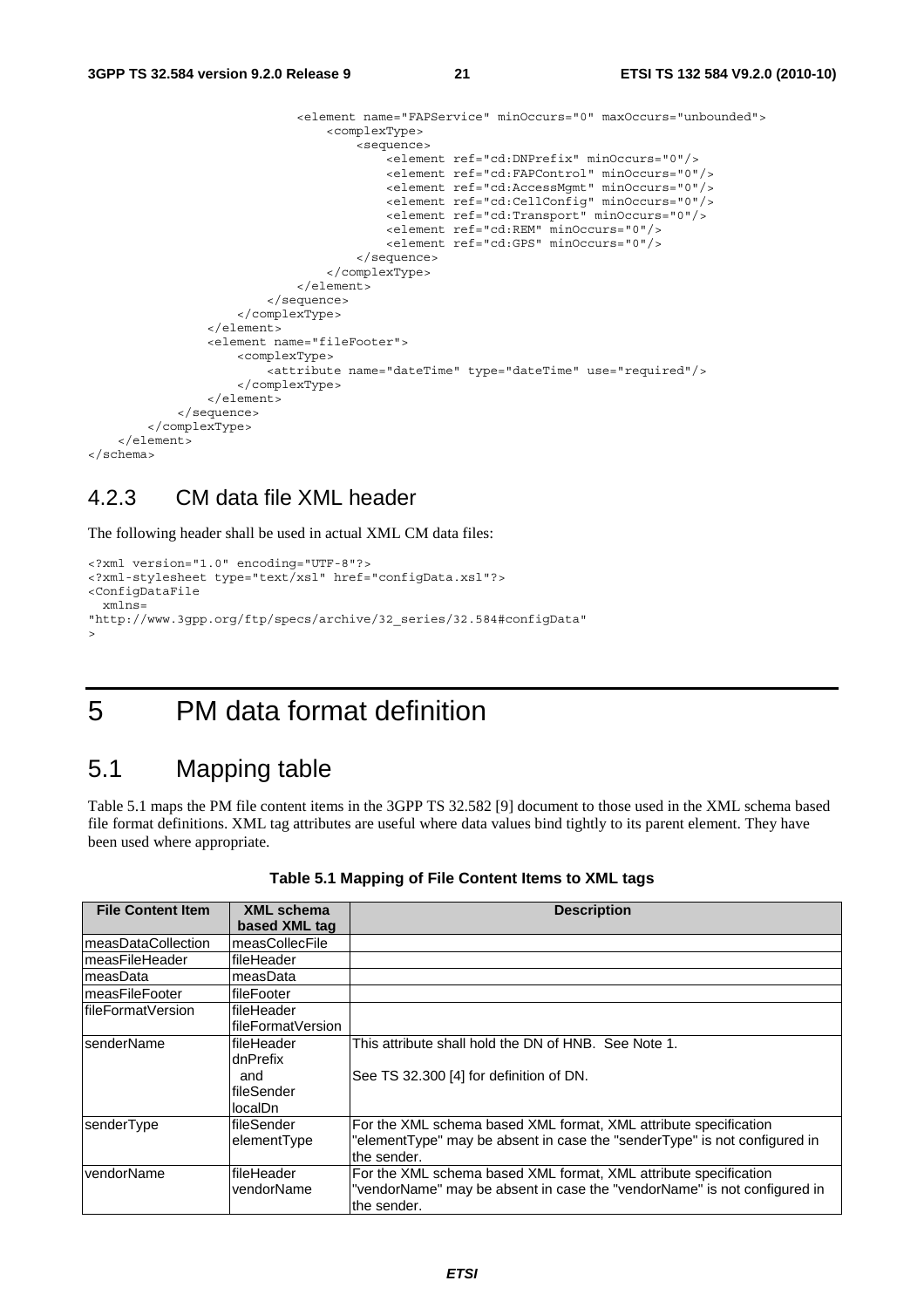| <b>File Content Item</b>                           | <b>XML schema</b><br>based XML tag                         | <b>Description</b>                                                                                                                                                                                                                                                                                                                                                                                                                                           |  |  |
|----------------------------------------------------|------------------------------------------------------------|--------------------------------------------------------------------------------------------------------------------------------------------------------------------------------------------------------------------------------------------------------------------------------------------------------------------------------------------------------------------------------------------------------------------------------------------------------------|--|--|
| collectionBeginTime                                | measCollec<br>beginTime                                    | 3GPP TS 32.582 [9] clause 6.3.2.1 Period Statistics "ReportStartTime"                                                                                                                                                                                                                                                                                                                                                                                        |  |  |
| neld                                               | managedElement                                             |                                                                                                                                                                                                                                                                                                                                                                                                                                                              |  |  |
| neUserName                                         | managedElement<br>userLabel                                | For the XML schema based XML format, XML attribute specification<br>"userLabel" may be absent in case the "nEUserName" is not configured in the<br>CM applications.<br>Not used in HNB PM file                                                                                                                                                                                                                                                               |  |  |
| neDistinguishedName                                | fileHeader<br>dnPrefix<br>and<br>managedElement<br>localDn | This attribute shall hold the DN of HNB. See Note 1.<br>See TS 32.300 [4] for definition of DN.                                                                                                                                                                                                                                                                                                                                                              |  |  |
| neSoftwareVersion                                  | managedElement<br>swVersion                                | For the XML schema based XML format, XML attribute specification<br>"swVersion" may be absent in case the "nESoftwareVersion" is not<br>configured in the CM applications.<br>Not used in HNB PM file                                                                                                                                                                                                                                                        |  |  |
| measInfo                                           | measInfo                                                   |                                                                                                                                                                                                                                                                                                                                                                                                                                                              |  |  |
| measInfold                                         | measInfold                                                 |                                                                                                                                                                                                                                                                                                                                                                                                                                                              |  |  |
| measTimeStamp                                      | granPeriod<br>endTime                                      | Calculated from the 3GPP TS 32.582 [9] clause 6.3.2.1 Period Statistics<br>"ReportStartTime" + accumulation of the 3GPP TS 32.582 [9] clause 6.3.2.1<br>Period Statistics "SampleSeconds"                                                                                                                                                                                                                                                                    |  |  |
| jobld                                              | Job jobld                                                  | Not used in HNB PM file                                                                                                                                                                                                                                                                                                                                                                                                                                      |  |  |
| granularityPeriod                                  | granPeriod<br>duration                                     | For the XML schema based XML format, the value of XML attribute<br>specification "duration" shall use the truncated representation "PTnS" (see<br>$[13]$ ).<br>3GPP TS 32.582 [9] clause 6.3.2.1 Period Statistics "SampleInterval"                                                                                                                                                                                                                          |  |  |
| reportingPeriod                                    | repPeriod<br>duration                                      | For the XML schema based XML format, the value of XML attribute<br>specification "duration" shall use the truncated representation "PTnS" (see<br>$[13]$ ).<br>3GPP TS 32.582 [9] clause 6.3.1.1 Period Upload Interval                                                                                                                                                                                                                                      |  |  |
| measTypes                                          | measTypes<br>or<br>measType                                | For the XML schema based XML format, depending on sender's choice for<br>optional positioning presence, either XML element "measTypes" or XML<br>elements "measType" will be used.<br>3GPP TS 32.582 [9] clause 6.3.2.2 Period Statistics Reference                                                                                                                                                                                                          |  |  |
| measValues                                         | measValue                                                  |                                                                                                                                                                                                                                                                                                                                                                                                                                                              |  |  |
| measObjInstId                                      | measValue<br>measObjLdn                                    | Identifier of the Managed Object (see TS 32.432 [20].)                                                                                                                                                                                                                                                                                                                                                                                                       |  |  |
| measResults                                        | measResults<br>or<br>R                                     | For the XML schema based XML format, depending on sender's choice for<br>optional positioning presence, either XML element "measResults" or XML<br>elements "r" will be used.<br>Broadband Forum data object PeriodicStatistics.SampleSet.{i}.<br>Parameter. {i}. Values (see TR-157 Amendment 1 [15])                                                                                                                                                       |  |  |
| suspectFlag                                        | Suspect                                                    | Not used in HNB PM file                                                                                                                                                                                                                                                                                                                                                                                                                                      |  |  |
| timeStamp                                          | measCollec<br>endTime                                      | 3GPP TS 32.582 [9] clause 6.3.2.1 Period Statistics ReportEndTime                                                                                                                                                                                                                                                                                                                                                                                            |  |  |
| There is no<br>corresponding File<br>Content Item. | measType p                                                 | An optional positioning XML attribute specification of XML element<br>"measType" (XML schema based), used to identify a measurement type for<br>the purpose of correlation to a result. The value of this XML attribute<br>specification is expected to be a non-zero, non-negative integer value that is<br>unique for each instance of XML element "measType" that is contained within<br>the measurement data collection file.<br>Not used in HNB PM file |  |  |
| There is no<br>corresponding File<br>Content Item. | r p                                                        | An optional positioning XML attribute specification of XML element "r", used<br>to correlate a result to a measurement type. The value of this XML attribute<br>specification should match the value of XML attribute specification "p" of the<br>corresponding XML element "measType" (XML schema based).<br>Not used in HNB PM file                                                                                                                        |  |  |

NOTE: There are two forms of naming for HNB. Implementation can choose to use one of the two.

1. The full DN: The name hierarchy is defined by TS 32.772 [18]. DN Prefix may or may not be present. The value for the 'id' for HNB is a string and is the HNB Identifier or HNB Name (see Annex C Table C.1 of TS 22.220 [19]).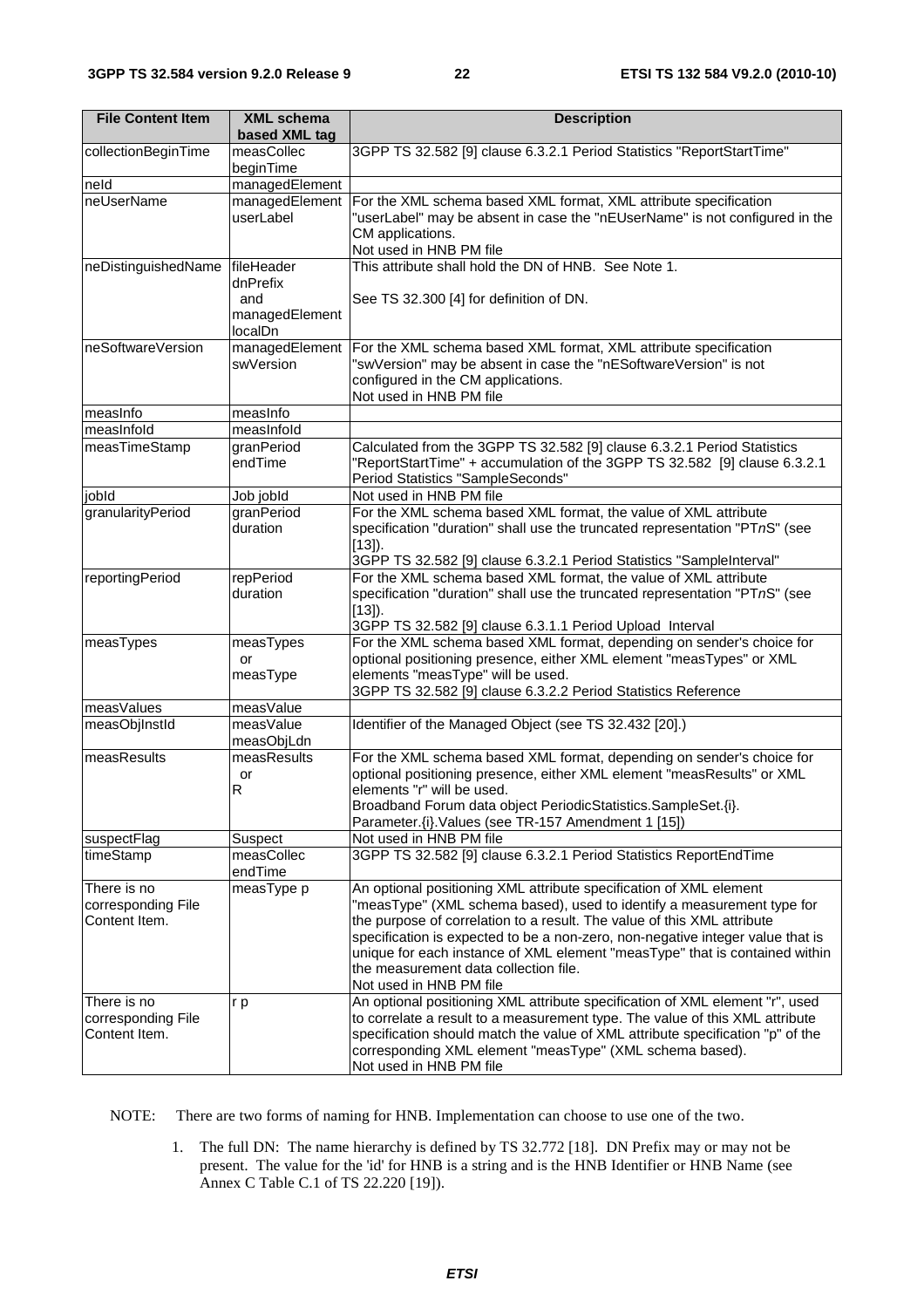Example 1: "DC=a1.companyNN.com,SubNetwork=1,ManagementNode=6, HMSFunction=99,HNB=abc1234"

2. There is no name hierarchy. It is a string and it is the value of the HNB Identifier or HNB Name (see Annex C Table C.1 of TS 22.220 [19]).

Example 2: "abc1234"

The representation of all timestamps in PM files shall follow the representations allowed by the ISO 8601 [abc].

The precise format for timestamp representation shall be determined by the technology used for encoding the PM file (e.g. XML DTD, XML Schema). The choice of technology should ensure that this representation is derived from ISO 8601 [abc]. Based on the representation used, the timestamp shall refer to either UTC time or local time or local time with offset from UTC.

### 5.2 XML schema based PM data file format definition

### 5.2.1 PM data file XML diagram

For the purposes of the present document XML diagram in TS 32.435 [8] section 4.2.1 applies.

### 5.2.2 PM data file XML schema

For the purposes of the present document XML schema in TS 32.435 [8] section 4.2.2 applies.

### 5.2.2 PM data file XML header

For the purposes of the present document XML header in TS 32.435 [8] section 4.2.3 applies.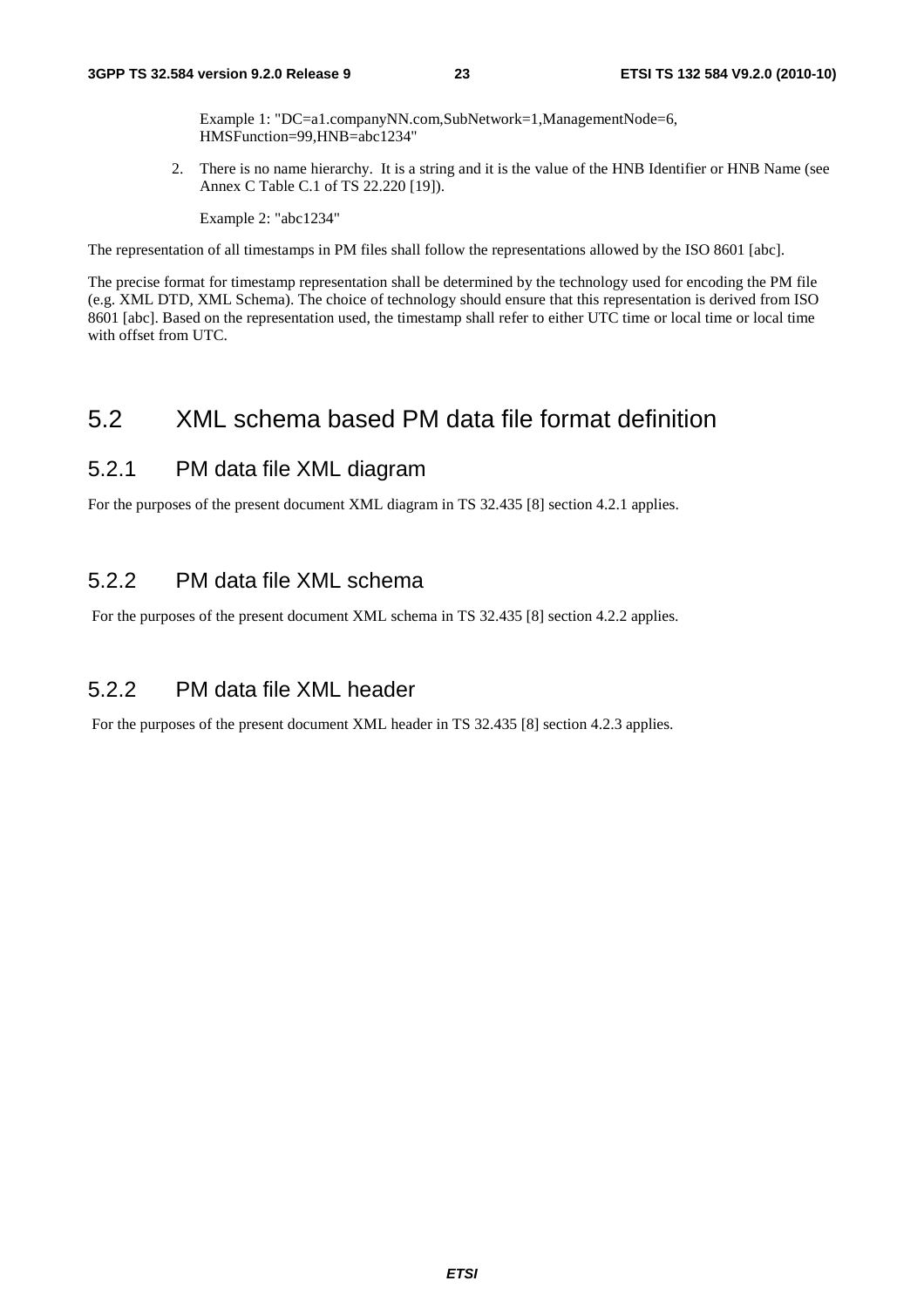### Annex A (informative): Examples

### A.1 XML schema based CM data file

```
<?xml version="1.0" encoding="UTF-8"?> 
<?xml-stylesheet type="text/xsl" href="ConfigData.xsl"?> 
<configDataFile xmlns="http://www.3gpp.org/ftp/specs/archive/32_series/32.584# onfigData" 
xmlns:xsi="http://www.w3.org/2001/XMLSchema-instance" 
xsi:schemaLocation="http://www.3gpp.org/ftp/specs/archive/32_series/32.584#configData" 
http://www.3gpp.org/ftp/specs/archive/32_series/32.584#configData"> 
     <fileHeader fileFormatVersion="32.584 V1.0" vendorName="Company NN" > 
     </fileHeader> 
     <configData> 
         <managedElement localDn="SubNetwork=CountryNN,MeContext=MEC-Gbg-1,ManagedElement=RNC-Gbg-1" 
userLabel="RNC Telecomville"/> 
          <DeviceInfo> 
              <ProvisioningCode>0101</ProvisioningCode> 
         </DeviceInfo> 
     </configData> 
     <fileFooter dateTime="2000-03-01T14:15:00+02:00"> 
     </fileFooter> 
</configDataFile>
```
### A.2 XML schema based PM data file

For the purposes of the present document the examples in TS 32.435 [8] Annex A apply.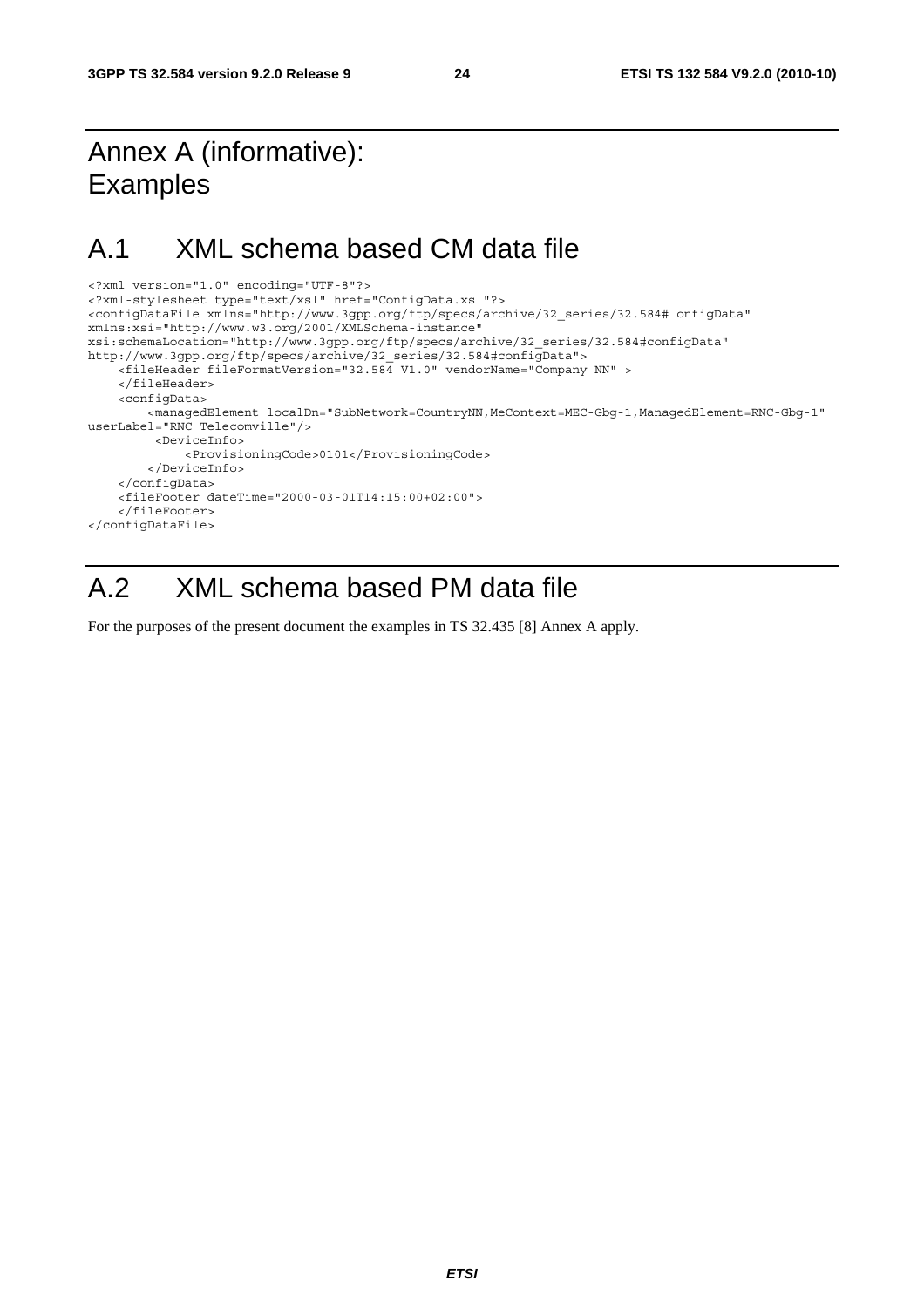Annex B (informative): Void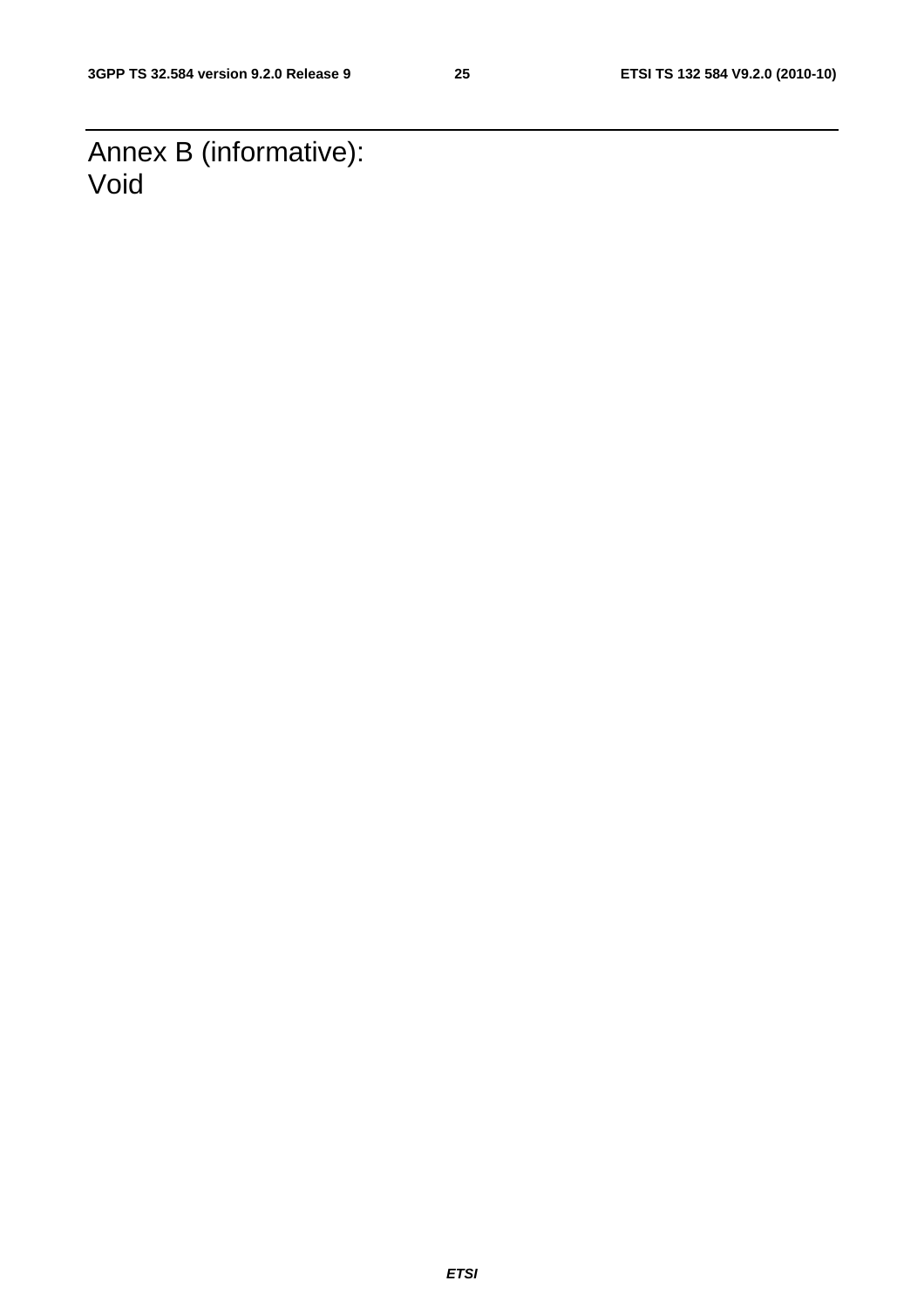### Annex C (informative): Change history

|             | <b>Change history</b> |                     |     |                |                                                                   |              |            |  |
|-------------|-----------------------|---------------------|-----|----------------|-------------------------------------------------------------------|--------------|------------|--|
| <b>Date</b> | TSG#                  | <b>TSG Doc. ICR</b> |     | <b>Rev</b>     | <b>Subject/Comment</b>                                            | <b>l</b> Old | <b>New</b> |  |
| 2009-06     | SA#44                 | SP-090302 -         |     | --             | Presentation for information and approval                         | 1.0.0        | 8.0.0      |  |
| 2009-09     | SA#45                 | SP-090534           |     |                | Correct global modifier of XML file for CM to instance specific   | 8.0.0        | 8.1.0      |  |
|             |                       |                     | 001 |                | modifier                                                          |              |            |  |
| 2009-09     | SA#45                 | SP-090534           |     |                | Correct FAPService. (i). Transport. Security. Secret. (i). object | 8.0.0        | 8.1.0      |  |
|             |                       |                     | 002 |                | defnitions                                                        |              |            |  |
| 2009-09     | SA#45                 | SP-0905391003       |     |                | Change CM file per contribution to BBF                            | 8.0.0        | 8.1.0      |  |
| 2009-12     | SA-46                 | SP-0907191004       |     | $\overline{a}$ | Discontinuation of the maintenance of WSDL/XML schema folders     | 8.1.0        | 9.0.0      |  |
| 2010-03     | SA#47                 | SP-100035 005       |     | $\overline{a}$ | Update references to BBF TR-157                                   | 9.0.0        | 9.1.0      |  |
| 2010-03     | SA#47                 | SP-1000351006       |     | $- -$          | The element definition of 'Home Zone name' modification           | 9.0.0        | 9.1.0      |  |
| 2010-09     | SA#49                 | SP-100488 007       |     |                | Clarify the description of attributes using Distinguished Name    | 9.1.0        | 9.2.0      |  |